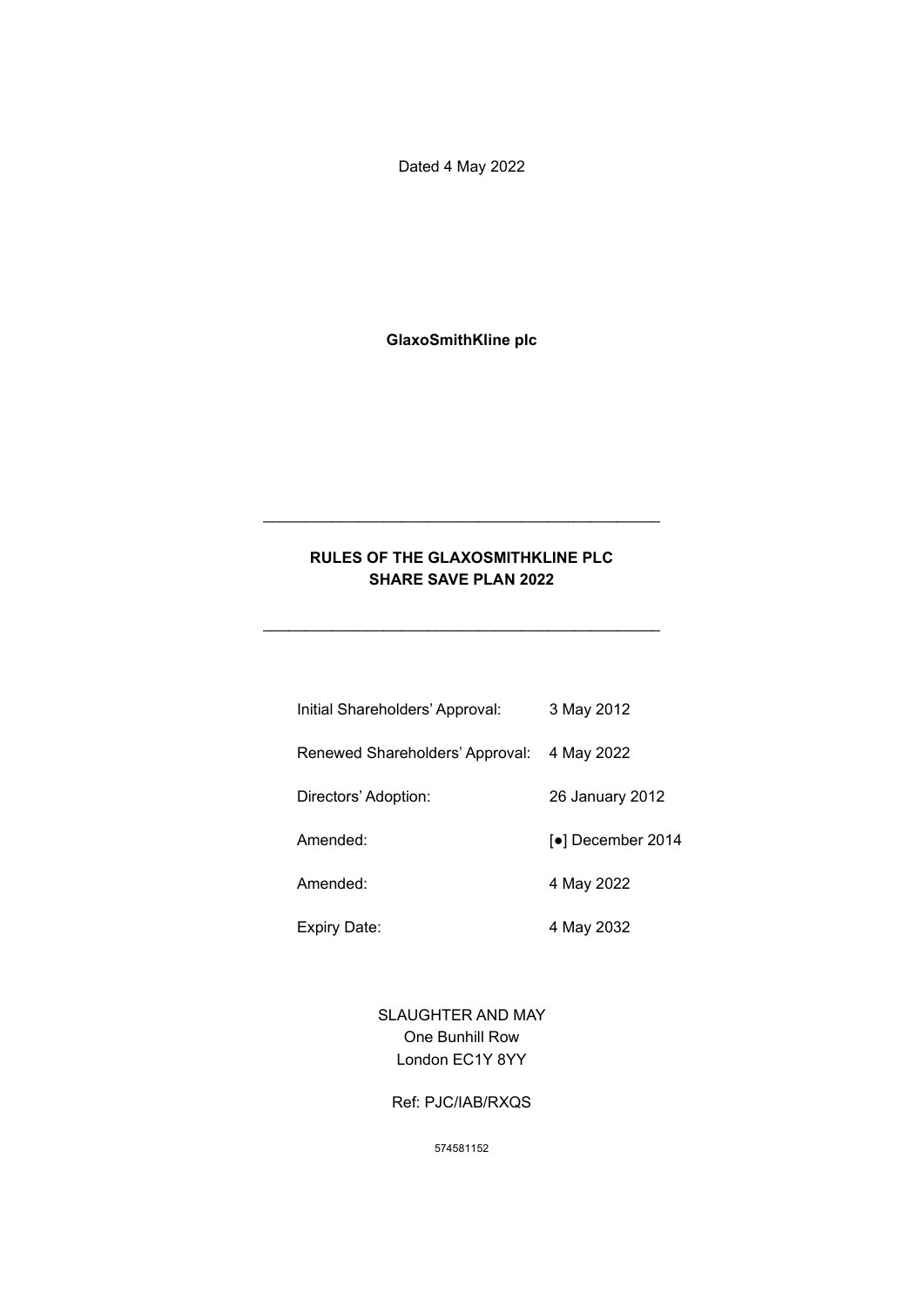# **Table of Contents**

| Contents |                                                      | Page           |
|----------|------------------------------------------------------|----------------|
| 1.       | Purpose of the Plan                                  | $\mathbf{1}$   |
| 2.       | Definitions                                          | $\mathbf{1}$   |
| 3.       | Invitations                                          | 5              |
| 4.       | Application                                          | 6              |
| 5.       | <b>Cancelled Savings Contracts</b>                   | $\overline{7}$ |
| 6.       | Scaling down                                         | $\overline{7}$ |
| 7.       | <b>Option Price</b>                                  | 8              |
| 8.       | <b>Grant of Options</b>                              | 8              |
| 9.       | Plan limits                                          | 10             |
| 10.      | Variations in share capital                          | 10             |
| 11.      | Exercise and lapse - general rules                   | 11             |
| 12.      | Exercise and lapse - exceptions to the general rules | 12             |
| 13.      | <b>Exchange of Options</b>                           | 16             |
| 14.      | <b>Exercise of Options</b>                           | 17             |
| 15.      | General                                              | 18             |
| 16.      | Changing the Plan and termination                    | 21             |
| 17.      | Governing law                                        | 23             |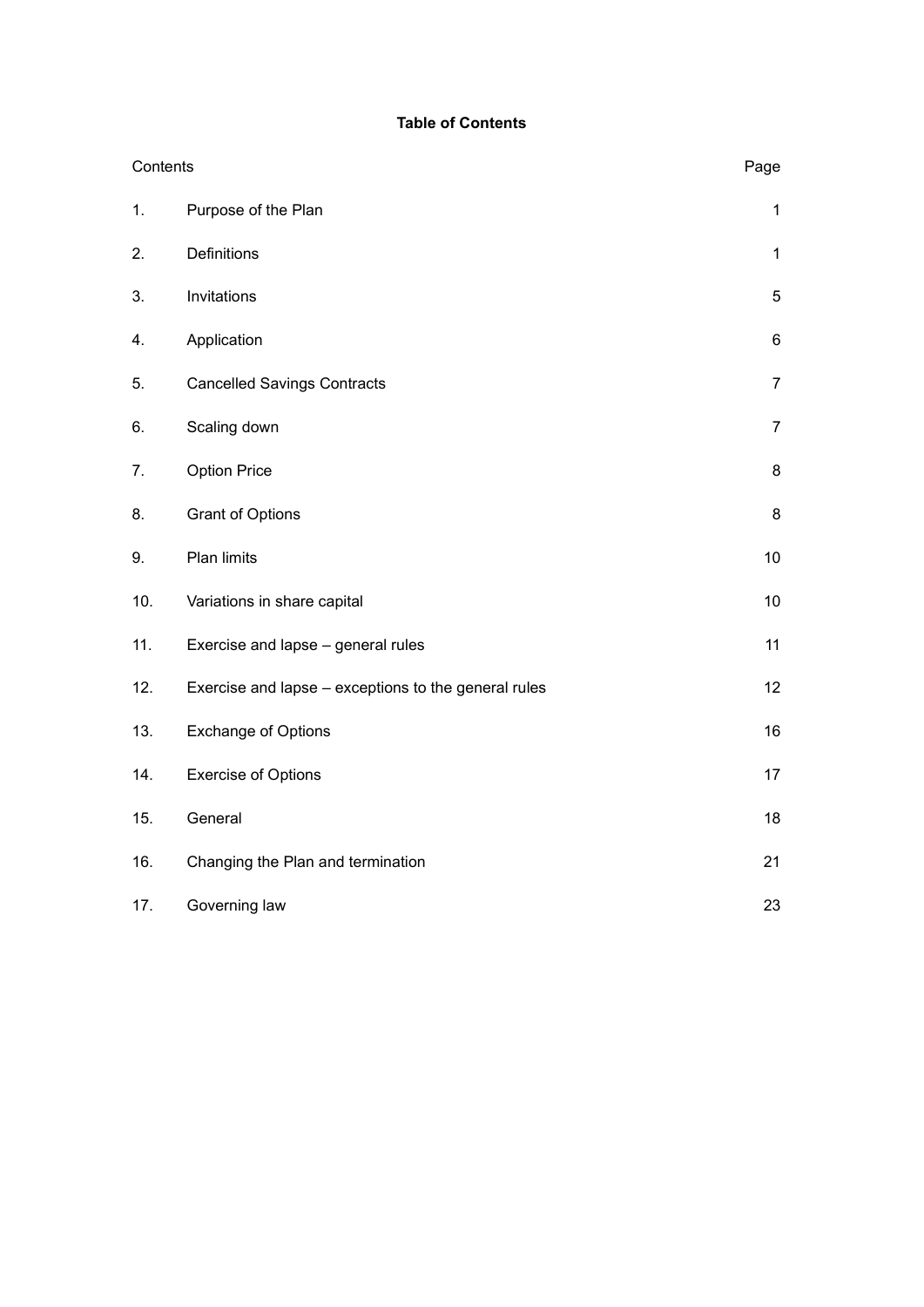## **Rules of the GlaxoSmithKline plc Share Save Plan 2022**

# <span id="page-2-0"></span>**1. Purpose of the Plan**

The purpose of the Plan is to provide Eligible Employees with the opportunity (but not the obligation) to acquire Shares on the condition that they save for a period of three or five years under an HMRC-approved Savings Contract.

The Option Price of an Option may be up to 20% below the Market Value of the Shares subject to the Option. Options are normally exercisable after three or five years (depending upon the length of the Savings Contract) but special rules apply on the Participant's cessation of employment and on a change of Control of the Company.

The Plan is intended to be registered with HMRC under Schedule 3 to ITEPA and to be a "Schedule 3 SAYE option scheme" for the purposes of Schedule 3 to ITEPA.

## <span id="page-2-1"></span>**2. Definitions**

### <span id="page-2-2"></span>**2.1 Meanings of words used**

In these Rules:

| "Acquiring Company"  | is any company which has obtained Control of the Company<br>or has become entitled and bound as mentioned in rule 12.5<br>(Compulsory acquisition) as a result of events specified in rule<br>12.4 (Takeovers), rule 12.6 (Company reconstructions), rule<br>12.7 (Reorganisation) or rule 12.10 (Non-UK Company<br>Reorganisation); |
|----------------------|--------------------------------------------------------------------------------------------------------------------------------------------------------------------------------------------------------------------------------------------------------------------------------------------------------------------------------------|
| "Associated Company" | has the meaning given to it by paragraph 47(1) of Schedule 3<br>to ITEPA except in relation to rules $12.1.1(v)$ and $12.1.4$ where<br>it will have the meaning given by paragraph 35(4) of Schedule<br>3 to ITEPA;                                                                                                                  |
| "Bonus Date"         | means the date on which the bonus becomes payable under<br>the terms of the relevant Savings Contract;                                                                                                                                                                                                                               |
| "Business Day"       | means a day on which the London Stock Exchange (or, if<br>relevant and if the Directors determine, any stock exchange<br>nominated by the Directors on which the Shares are traded)<br>is open for the transaction of business;                                                                                                      |
| "Company"            | means GlaxoSmithKline plc, a company incorporated in<br>England and Wales with registered number 03888792;                                                                                                                                                                                                                           |
| "Contribution"       | means a contribution under a Savings Contract;                                                                                                                                                                                                                                                                                       |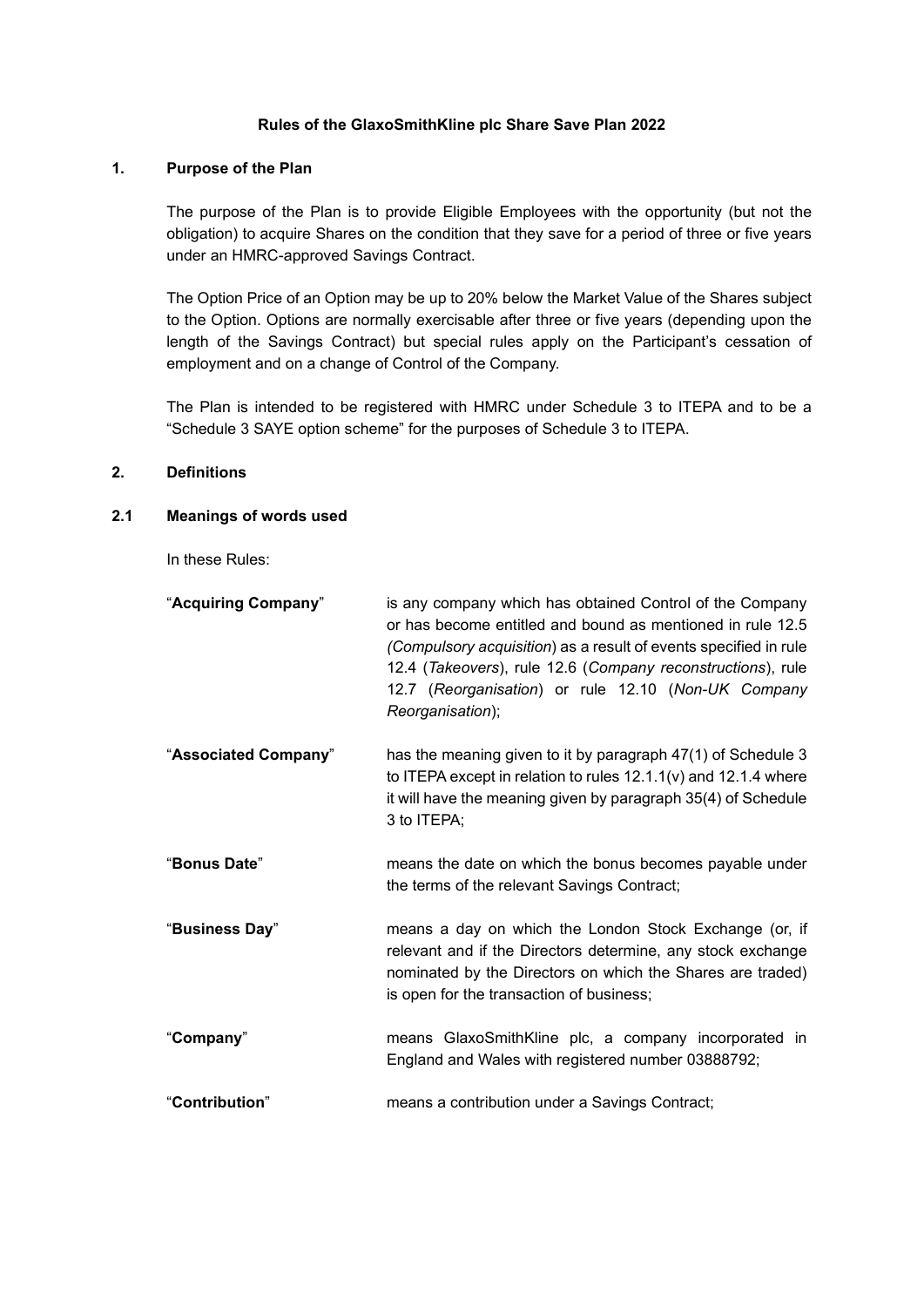- "**Control**" has the meaning given to it by section 995 of the Income Tax Act 2007;
- "**Date of Grant**" means the date on which an Option is granted;
- "**Dealing Restrictions**" means any restrictions relating to dealing in shares imposed by law, order, regulation, Government directive or any dealing code adopted by the Company;
- "**Directors**" means the board of directors of the Company or a duly authorised committee of the board or any other duly authorised person;
- "**Eligible Employee**" means any person who satisfies the conditions set out below. The conditions are that the person:
	- (i) either is an employee (but not a director) of a Participating Company, or is a director of a Participating Company who is required to work for the Participating Company for at least 25 hours a week (excluding meal breaks and normal holiday entitlements) or such other number of hours as may be required by HMRC for the purposes of paragraph 6 of Schedule 3 to ITEPA; and
	- (ii) has earnings in respect of their office or employment within paragraph (i) above which are general earnings (or would be if there were any) to which section 15 of ITEPA applies; and
	- (iii) has such qualifying period (if any) of continuous service (not exceeding five years prior to the Date of Grant or such other period as may be permitted by paragraph 6(2)(b) of Schedule 3 to ITEPA) as the Directors may from time to time determine.

In addition, it means any person who is an executive director or employee of a Participating Company who is nominated by the Directors (or is nominated as a member of a category of such executive directors or employees).

| "HMRC"                  | means Her Majesty's Revenue and Customs;                    |
|-------------------------|-------------------------------------------------------------|
| "ITEPA"                 | means the Income Tax (Earnings and Pensions) Act 2003;      |
| "Listing Rules"         | means the rules relating to admission to the Official List; |
| "London Stock Exchange" | means the London Stock Exchange or a successor body;        |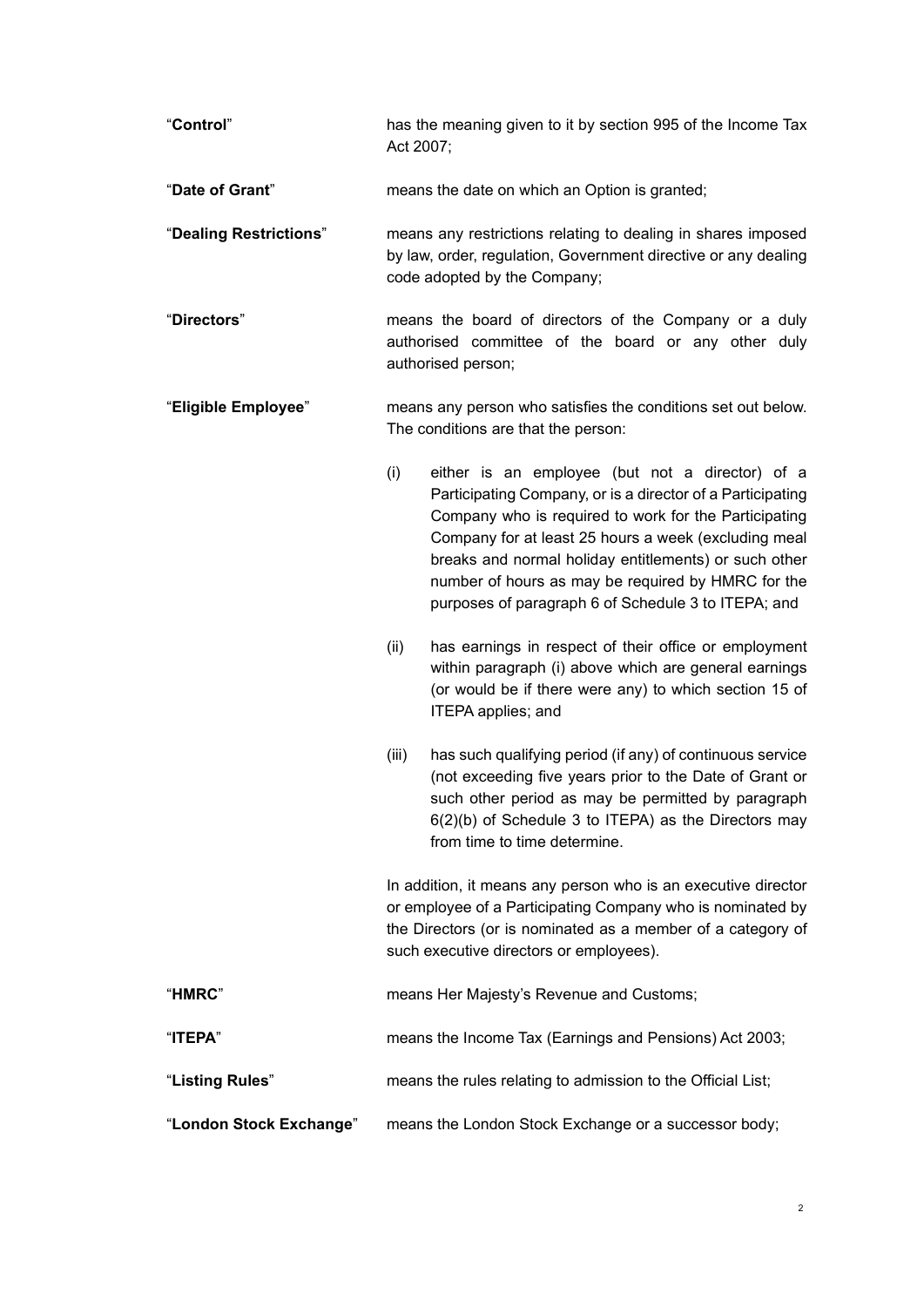| "Non-UK<br>Reorganisation" | Company | has the meaning given by paragraph 47A of Schedule 3 to<br>ITEPA;                                                                                                                                                                  |                                                                                                                                    |  |
|----------------------------|---------|------------------------------------------------------------------------------------------------------------------------------------------------------------------------------------------------------------------------------------|------------------------------------------------------------------------------------------------------------------------------------|--|
| "Official List"            |         | means the list maintained by the Financial Conduct Authority<br>for the purpose of section 74(1) Financial Services and<br>Markets Act 2000;                                                                                       |                                                                                                                                    |  |
| "Option"                   |         | means a right to acquire Shares granted under the Plan which<br>is subject to the Rules;                                                                                                                                           |                                                                                                                                    |  |
| "Optionholder"             |         | means a person holding an Option, including their personal<br>representatives;                                                                                                                                                     |                                                                                                                                    |  |
| "Option Price"             |         | means the amount payable for each Share on the exercise of<br>an Option calculated as described in rule 7 (Option Price);                                                                                                          |                                                                                                                                    |  |
| "Participating Companies"  |         | means:                                                                                                                                                                                                                             |                                                                                                                                    |  |
|                            |         | (i)                                                                                                                                                                                                                                | the Company; and                                                                                                                   |  |
|                            |         | (ii)                                                                                                                                                                                                                               | any Subsidiary designated by the Directors; and                                                                                    |  |
|                            |         | (iii)                                                                                                                                                                                                                              | any jointly-owned company (within the meaning of<br>paragraph 46 of Schedule 3 to ITEPA) designated by<br>the Directors; and       |  |
|                            |         | (iv)                                                                                                                                                                                                                               | any other entity designated by the Directors so long as<br>the Plan remains a Schedule 3 plan which HMRC agree<br>may participate. |  |
| "Plan"                     |         | means this plan, known as "The GlaxoSmithKline plc Share<br>Save Plan 2022", as changed from time to time;                                                                                                                         |                                                                                                                                    |  |
| "Rules"                    |         | means the rules of the Plan as changed from time to time;                                                                                                                                                                          |                                                                                                                                    |  |
| "Savings Authority"        |         | means the bank, building society or European authorised<br>institution chosen by the Directors from time to time for the<br>purpose of receiving Contributions under Savings Contracts;                                            |                                                                                                                                    |  |
| "Savings Contract"         |         | means a savings contract under a certified SAYE savings<br>arrangement (within the meaning of section 703(1) of the<br>Income Tax (Trading and Other Income) Act 2005) approved<br>by HMRC for the purpose of Schedule 3 to ITEPA; |                                                                                                                                    |  |
| "Schedule 3 plan"          |         | means a plan in relation to which the requirements of Parts 2<br>to 9 of Schedule 3 to ITEPA are being met;                                                                                                                        |                                                                                                                                    |  |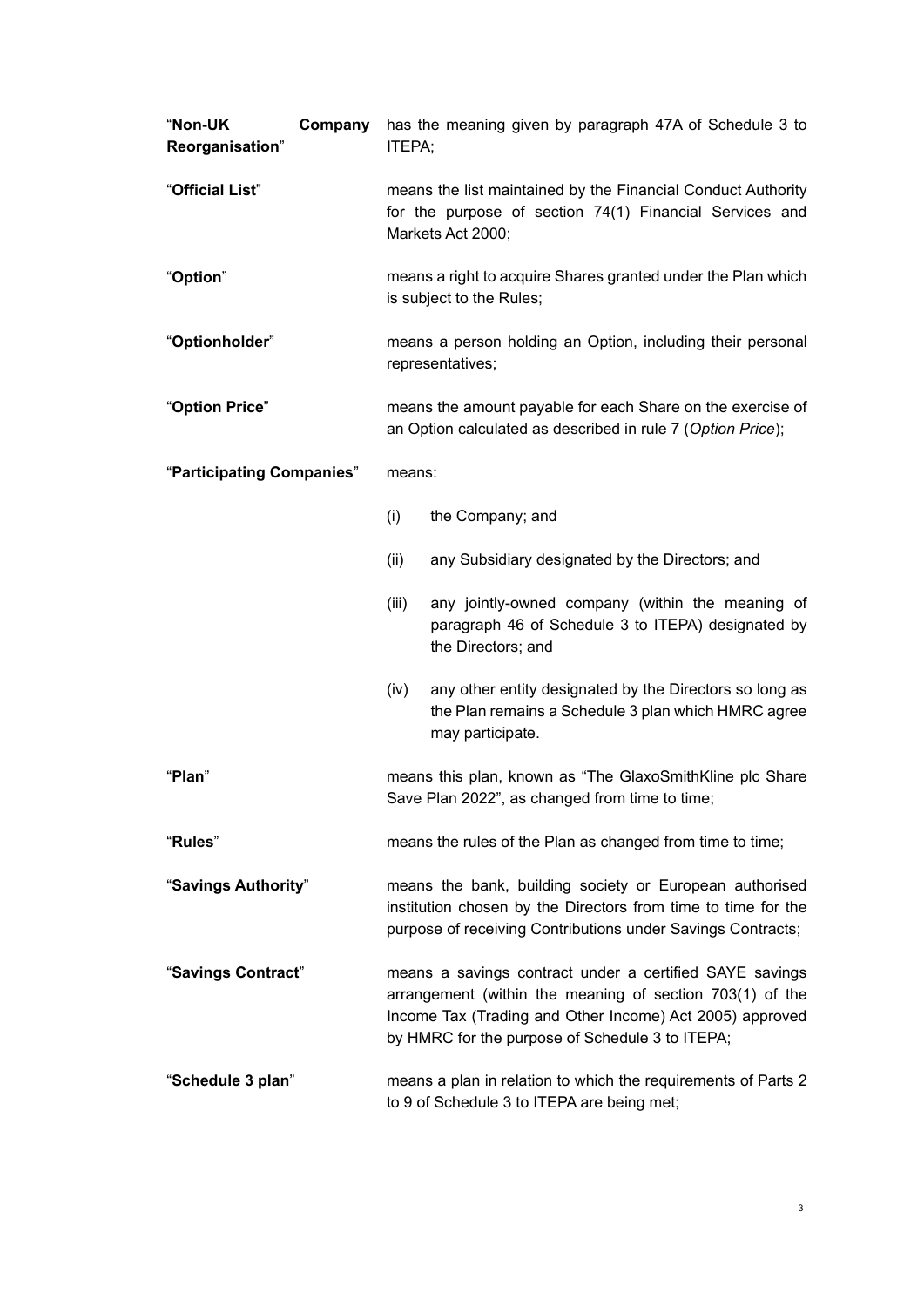| "Shares"       | means fully paid ordinary shares in the capital for the time<br>being of the Company which satisfy paragraphs 18 to 22 of<br>Schedule 3 to ITEPA;                                                             |  |
|----------------|---------------------------------------------------------------------------------------------------------------------------------------------------------------------------------------------------------------|--|
| "Subsidiary"   | means a company which is:                                                                                                                                                                                     |  |
|                | a subsidiary of the Company within the meaning of<br>(i)<br>section 1159 of the Companies Act 2006; and                                                                                                       |  |
|                | under the Control of the Company;<br>(ii)                                                                                                                                                                     |  |
| "Taxable Year" | means the calendar year or, if it would result in a longer period<br>for the exercise of an Option, the 12 month period in respect<br>of which the Optionholder's employing company is obliged to<br>pay tax; |  |
| "Trustee"      | means the trustee of any employee trust described in rule 15.7<br>(Employee trust);                                                                                                                           |  |
| "US Taxpayer"  | means a person who is subject to US Tax; and                                                                                                                                                                  |  |
| "US Tax"       | means taxation under the tax rules of the United States of<br>America.                                                                                                                                        |  |

<span id="page-5-0"></span>References to any statutory provision are to that provision as amended or re-enacted from time to time (and any regulations made under it), and, unless the context otherwise requires, words in the singular will include the plural and vice versa.

## **2.2 Shares**

If any Shares which are subject to an Option cease to satisfy paragraphs 18 to 22 of Schedule 3 to ITEPA and the Plan ceases to be a Schedule 3 plan then the definition of "Shares" in rule [2.1](#page-2-2) (*[Meanings of words used](#page-2-2)*) is automatically changed to "fully paid ordinary shares in the capital of the Company". This rule [2.2](#page-5-0) will not apply while an Option can be exercised under rule [12.9](#page-15-3) (*[Shares no longer within Schedule 3 to ITEPA](#page-15-3)*).

# **2.3 Non-tax qualified schedule**

The directors may adopt a non-tax qualified schedule (or schedules) for the purpose of granting non-tax qualified options to employees employed outside the UK on terms which are appropriate to the jurisdiction in which the employee is employed on the Date of Grant or any other terms which the Directors consider appropriate.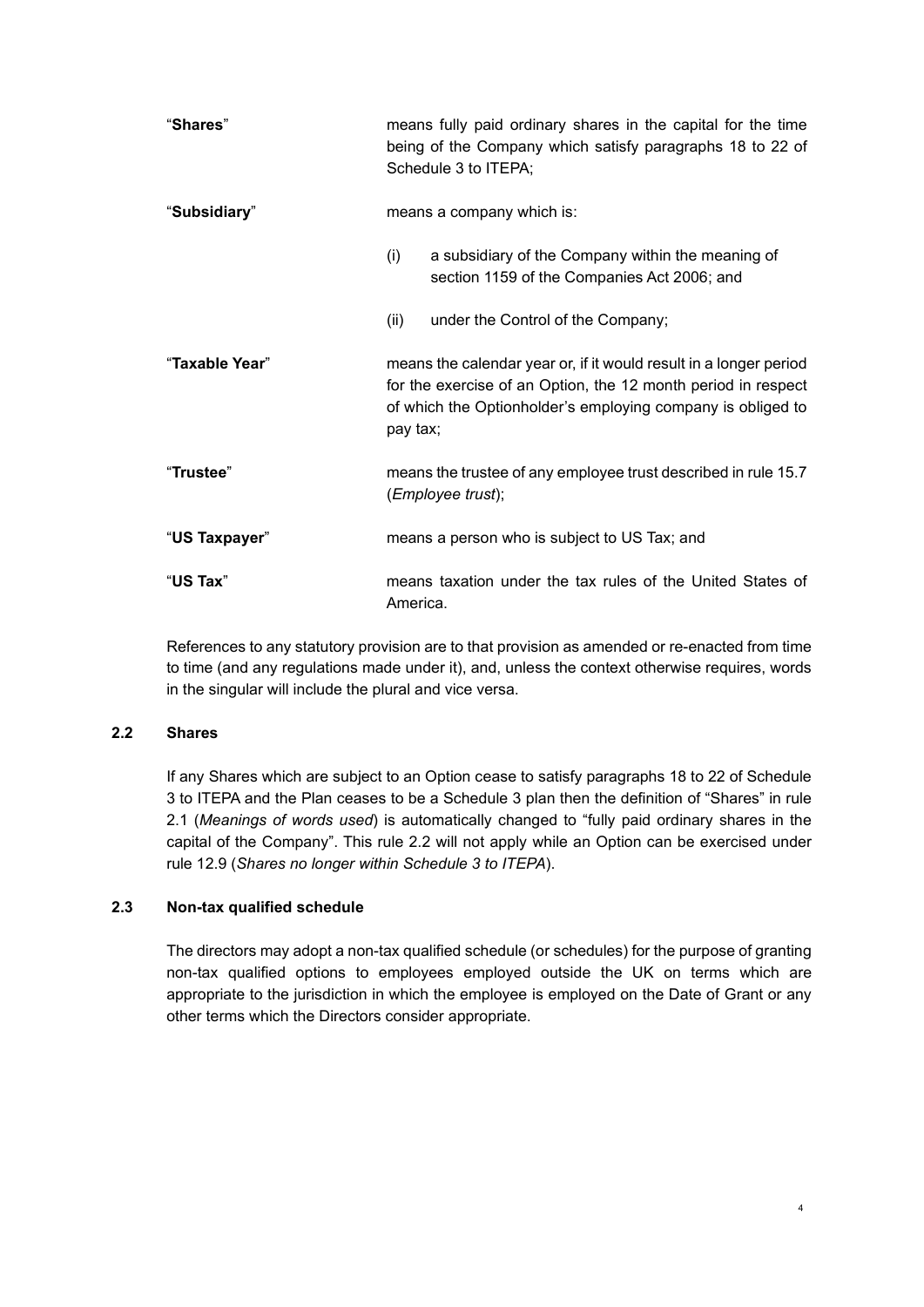## <span id="page-6-0"></span>**3. Invitations**

## **3.1 Operation**

The Directors have discretion to decide whether the Plan will be operated. When they operate the Plan they must invite all Eligible Employees to apply for an Option.

## **3.2 Time when invitations may be made**

- 3.2.1 Invitations may only be made in the 42 days following:
	- (i) the day after the announcement of the Company's results through a regulatory information service for any period;
	- (ii) the day of the Company's annual general meeting or any general meeting;
	- (iii) any day on which the Directors resolve that exceptional circumstances exist which justify the making of invitations;
	- (iv) any day on which changes to the legislation or regulations affecting Schedule 3 plan under the tax legislation are announced, effected or made; or
	- (v) any day on which a new Savings Contract is announced or takes effect.
- 3.2.2 If the Directors cannot make the invitations due to Dealing Restrictions, the Directors may make the invitations within 42 days of the lifting of such restrictions.

## **3.3 Form of invitations**

The invitation will specify:

- 3.3.1 the requirements a person must satisfy in order to be eligible to participate;
- 3.3.2 the Option Price or how it is to be calculated;
- <span id="page-6-2"></span>3.3.3 whether or not the Shares subject to the Option are subject to any restriction (as defined in paragraph 48(3) of Schedule 3 to ITEPA) and set out details of any such restrictions;
- 3.3.4 the form of application and the date by which applications must be received. This date must not be less than 14 days after the date of the invitation unless otherwise agreed in advance with HMRC;
- 3.3.5 the length of the Savings Contract and the date of start of the savings;
- 3.3.6 whether or not they can apply for more than one Option;
- <span id="page-6-1"></span>3.3.7 the maximum number, if any, of Shares over which Options may be granted;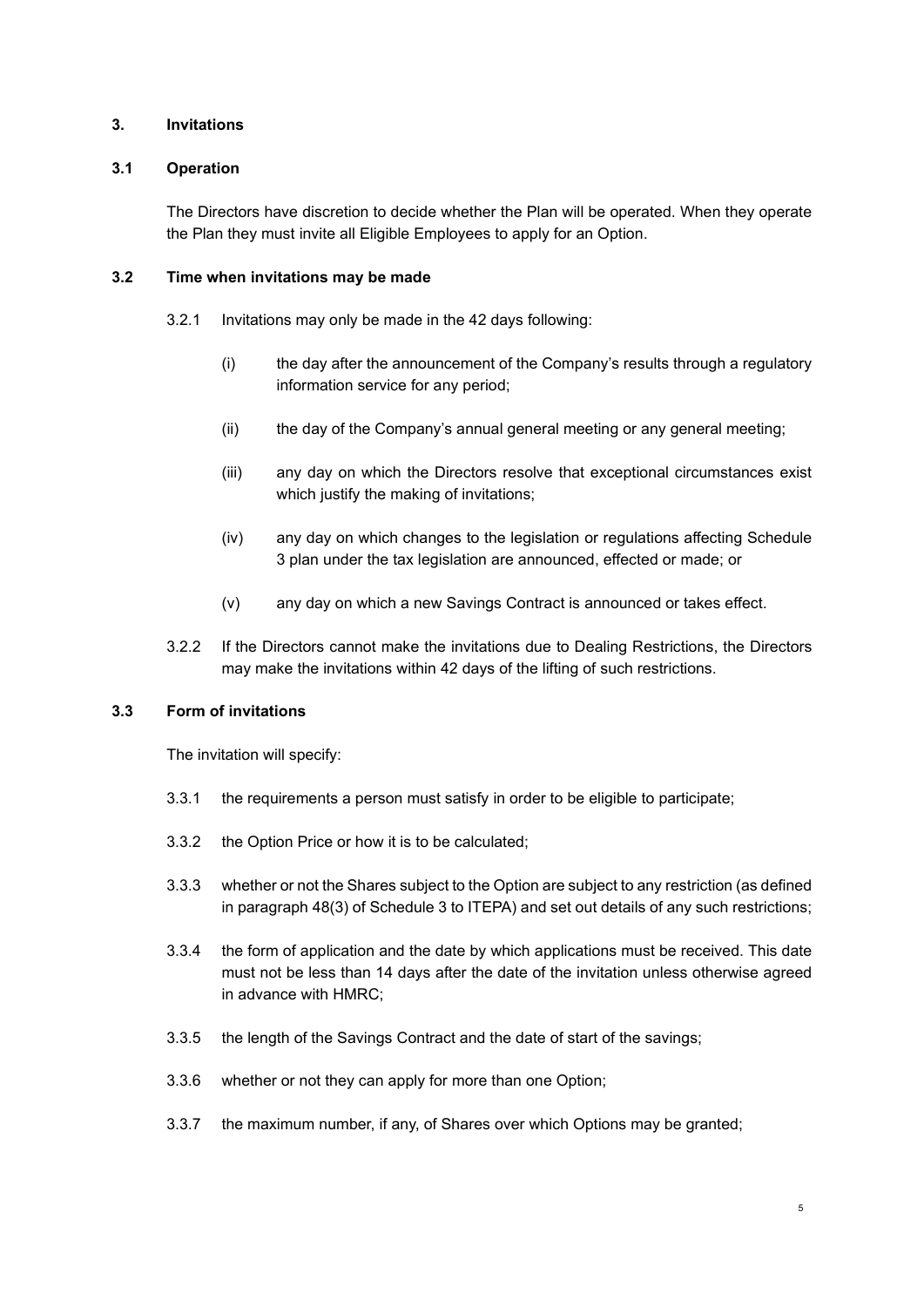- 3.3.8 the maximum permitted Contribution in each month which must not be more than the maximum specified by paragraph 25(3)(a) of Schedule 3 to ITEPA (currently £500);
- 3.3.9 the minimum permitted Contribution in each month (which must be between £5 and the amount (currently £10) specified by paragraph 25(3)(b) of Schedule 3 to ITEPA);
- <span id="page-7-2"></span>3.3.10 whether the bonus or interest payable under the Savings Contract may be used on the exercise of the Option to purchase Shares; and
- 3.3.11 if rule [5](#page-8-0) will apply to applications in respect of the invitation, confirmation of that fact.

# <span id="page-7-0"></span>**4. Application**

## **4.1 Form of application**

An application for an Option must include an application for a Savings Contract with a savings carrier nominated by the Directors. The application will be made in writing, or electronically, in a form specified by the Directors and will require the Eligible Employee to state:

- 4.1.1 the Contribution they wish to make;
- 4.1.2 that their proposed Contribution, when added to any Contributions they make under any other Savings Contract, will not exceed the maximum permitted under paragraph 25 of Schedule 3 to ITEPA (currently £500);
- 4.1.3 the length of the Savings Contract; and
- 4.1.4 that they authorise the Company and any Subsidiary that employs them to deduct the Contribution from their salary and to pay it to the Savings Authority.

## **4.2 Dealing Restrictions**

No Eligible Employee will complete an application to receive an Option on a day that the Eligible Employee is subject to Dealing Restrictions and if the Company receives an application purporting to be completed on such a day, it will not take effect until such time as the Dealing Restrictions cease to apply.

## <span id="page-7-1"></span>**4.3 Number of Shares**

Each Eligible Employee's application will be for an Option over the largest whole number of Shares which he can acquire at the Option Price with the expected repayment under the related Savings Contract. The "expected repayment" in this rule [4.3](#page-7-1) does not include any bonus or interest excluded under rule [3.3.9.](#page-7-2)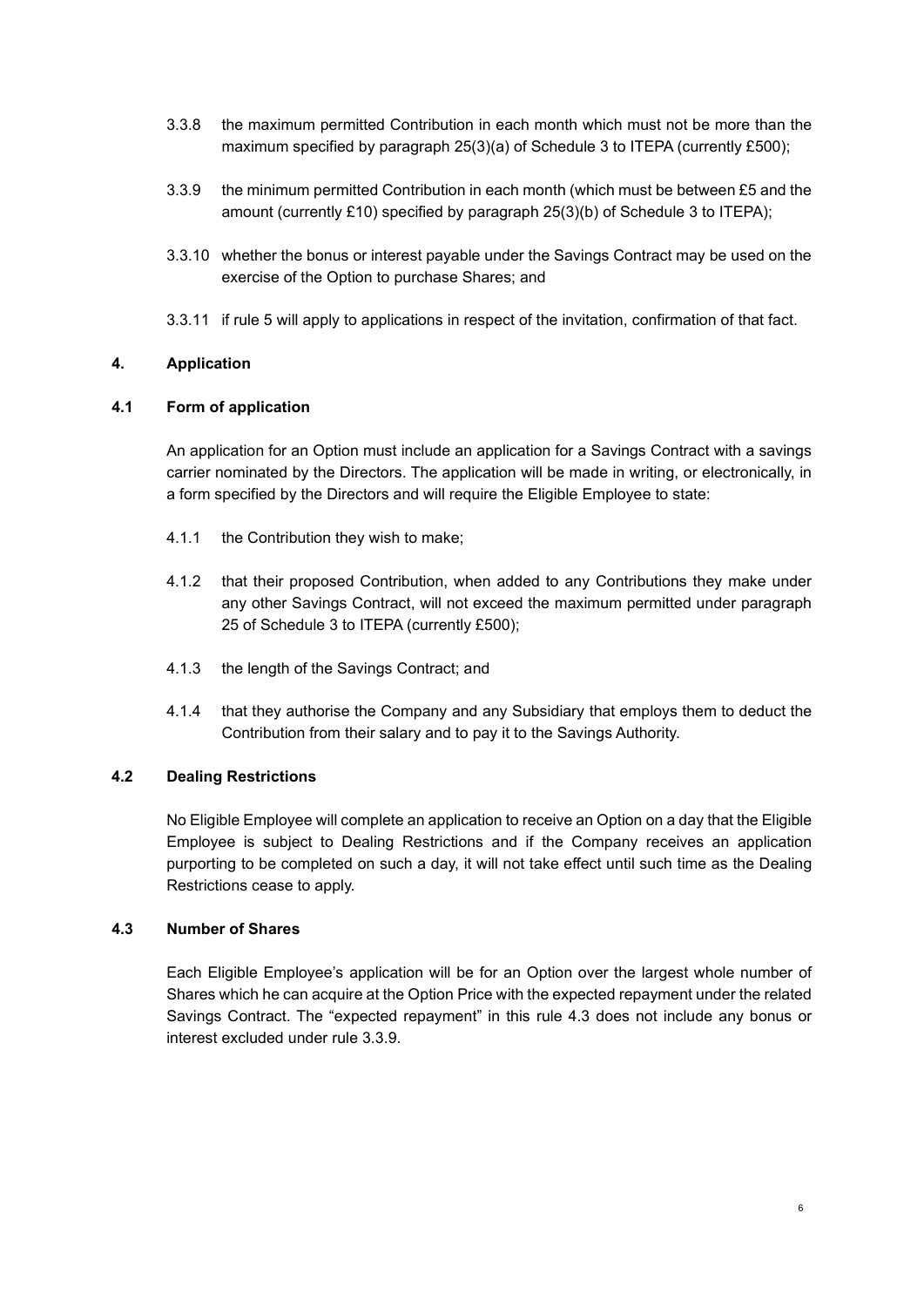## **4.4 Modification of application and proposals**

- 4.4.1 If there are applications for Options over more Shares than the maximum specified in the invitation, each application and proposal for a Savings Contract will be deemed to have been modified or withdrawn as described in rule [6](#page-8-1) (*[Scaling down](#page-8-0)*).
- 4.4.2 If an application for a Savings Contract specifies a Contribution which, when added to any other Contributions already being made by the Eligible Employee, exceeds the maximum permitted (whether under paragraph 25 of Schedule 3 to ITEPA, the Savings Contract or any limit specified in the invitation), the Directors are authorised to modify it by reducing the Contribution to the maximum possible amount. Any such modification must be made before the Option is granted and before the application for the Savings Contract is accepted.

# <span id="page-8-0"></span>**5. Cancelled Savings Contracts**

If the Directors so determine in respect of an invitation before or on the date of the invitation, if an Optionholder gives, or is deemed to have given, notice to the relevant Savings Authority of an intention to stop paying monthly Contributions under a Savings Contract, the Optionholder will, for the purposes of this rule [5,](#page-8-0) be treated as if they were continuing to pay the remaining monthly Contributions payable under that Savings Contract.

## <span id="page-8-1"></span>**6. Scaling down**

## <span id="page-8-2"></span>**6.1 Method**

If valid applications are received for a total number of Shares in excess of any maximum number specified in the invitation under rule [3.3.7](#page-6-1) or any limit under rule [9](#page-11-0) (*Plan limits*), the Directors will scale down applications by choosing one or more of the following methods:

- 6.1.1 reducing the proposed Contributions by the same proportion to an amount not less than the minimum amount permitted under the Savings Contract (or a lesser amount set by the Directors); or
- 6.1.2 treating bonuses as wholly or partly excluded from the expected repayment amount.

The Directors may use other methods so long as the Plan remains a Schedule 3 plan.

## <span id="page-8-4"></span>**6.2 Effect of scaling down**

Where applications are scaled down in accordance with rule 6.1 all relevant applications will be deemed to have been amended or withdrawn, as the case may be.

## <span id="page-8-3"></span>**6.3 Insufficient Shares**

If, having scaled down as described in rule [6.1](#page-8-2) (*[Method](#page-8-2)*), the number of Shares available is insufficient to enable Options to be granted to all Eligible Employees making valid applications, the Directors may either select by lot, or decide not to grant any Options.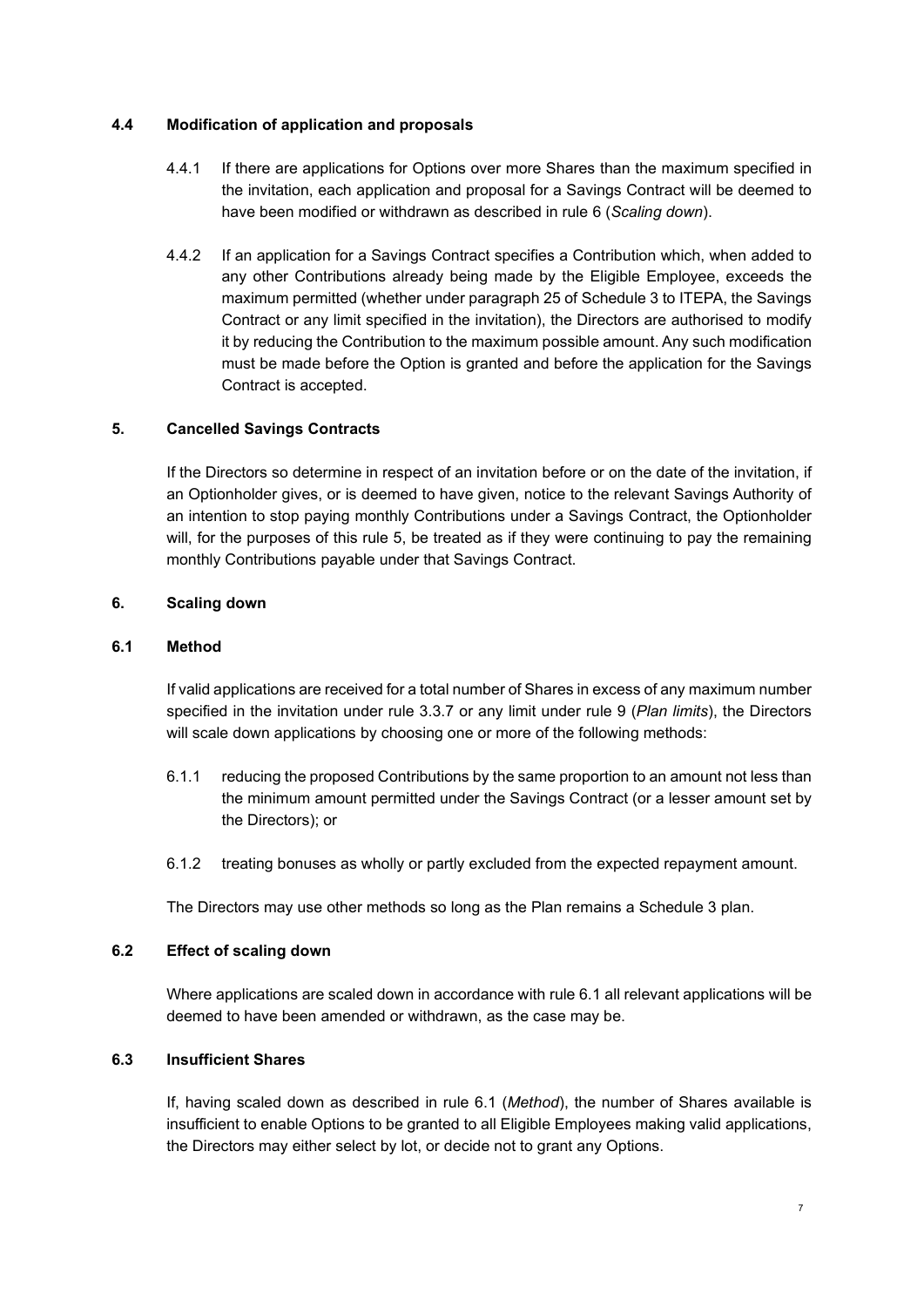# **6.4 Multiple Options**

If an Eligible Employee applies for more than one Option, the Eligible Employee must be treated for the purposes of this rule 6 as if they had applied for a single Option. The Directors may make such adjustments as they consider appropriate to make sure that the Eligible Employee is treated no more favourably than an Eligible Employee who had applied for a single Option.

# <span id="page-9-0"></span>**7. Option Price**

# **7.1 Setting the Option Price**

The Directors will set the Option Price which (subject to rule [10\)](#page-11-1) must be:

- 7.1.1 not manifestly less than 80 per cent of the Market Value of a Share on (i) the date on which invitations are sent to Eligible Employees or (ii) such other date (being no later than the Date of Grant) as the Directors may determine and specify in the invitation; and
- 7.1.2 if the Shares are to be subscribed, not less than the nominal value of a Share.

# **7.2 Market Value**

"**Market Value**" on any particular day means:

- <span id="page-9-2"></span>7.2.1 where Shares of the same class are admitted to the Official List and traded on the London Stock Exchange:
	- (i) their price for the immediately preceding Business Day; or
	- (ii) if the Directors decide, the average price for the 3 immediately preceding Business Days, provided that such Business Day(s) do not fall within any period when Dealing Restrictions apply; or
	- (iii) such other price as HMRC Shares and Assets Valuation may agree.

The "**price**" is the middle-market quotation taken from the Daily Official List of the London Stock Exchange or the price as shown in the London Financial Times;

7.2.2 where rule [7.2.1](#page-9-2) does not apply, the market value of a Share calculated as described in Part VIII of the Taxation of Chargeable Gains Act 1992 and agreed in advance with HMRC Shares and Assets Valuation.

Any restriction referred to in rule [3.3.3](#page-6-2) will be ignored when determining Market Value.

## <span id="page-9-1"></span>**8. Grant of Options**

**8.1 Time of grant**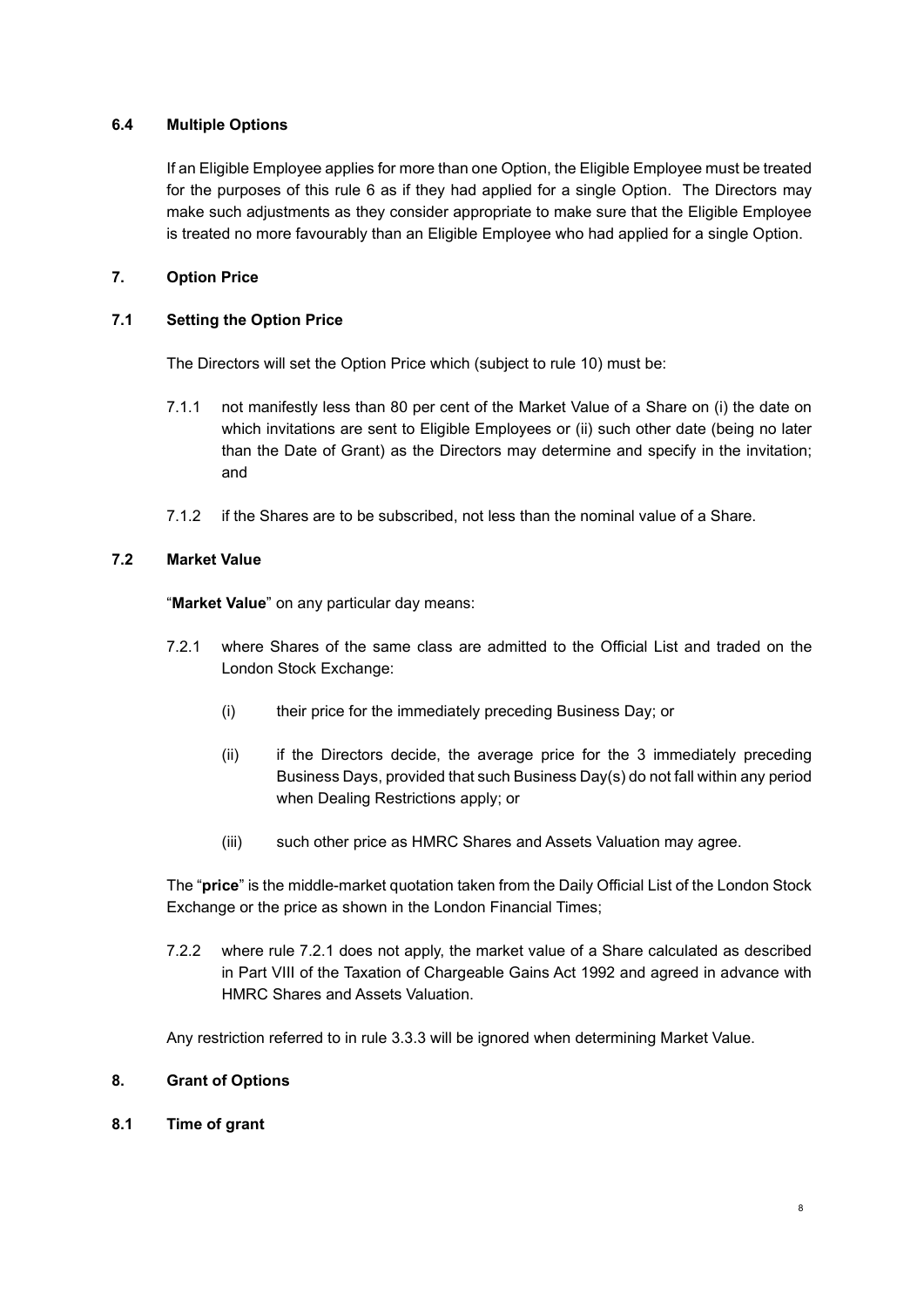- 8.1.1 Subject to rule [6.3](#page-8-3) (*[Insufficient Shares](#page-8-4)*), the Directors must grant an Option to each Eligible Employee who has submitted and not withdrawn a valid application. The Option is to acquire, at the Option Price, the number of Shares for which the Eligible Employee has applied (or is deemed to have applied).
- 8.1.2 The grant must be made within 30 days (or, if applications are scaled down under rule [6,](#page-8-1) 42 days or such longer period as may be agreed with HMRC) of the first day by reference to which the Option Price was set.

## **8.2 Restrictions on grant**

- 8.2.1 A grant of an Option to a person who is not an Eligible Employee on the Date of Grant is void.
- 8.2.2 A grant of an Option is void if the grant would breach any Dealing Restrictions.
- 8.2.3 Options may only be granted under the Plan within ten years of the date on which the Plan was last approved by the Company in general meeting.
- 8.2.4 A grant of an Option in excess of the Plan limits in rule 9 (*Plan limits*) will take effect as a grant of an Option which would not exceed those limits in accordance with rule [6.1](#page-8-2) (*Scaling down – Method*).

### **8.3 Information on grant**

The Directors will make available information relating to the terms of the Option as soon as reasonably practicable after the Date of Grant including:

- 8.3.1 the Date of Grant;
- 8.3.2 the number of Shares over which the Option is granted; and
- 8.3.3 the Option Price if not stated in the invitation.

The information may be sent by email or made available by other electronic means.

### **8.4 No payment**

Optionholders are not required to pay for the grant of any Option.

#### <span id="page-10-0"></span>**8.5 Disposal restrictions**

An Optionholder must not transfer, assign or otherwise dispose of an Option or any rights in respect of it. If, in breach of this rule, an Optionholder transfers, assigns or disposes of an Option or rights, whether voluntarily or involuntarily, then the relevant Option will immediately lapse. This rule [8.5](#page-10-0) does not apply to the transmission of an Option on the death of an Optionholder to their personal representatives.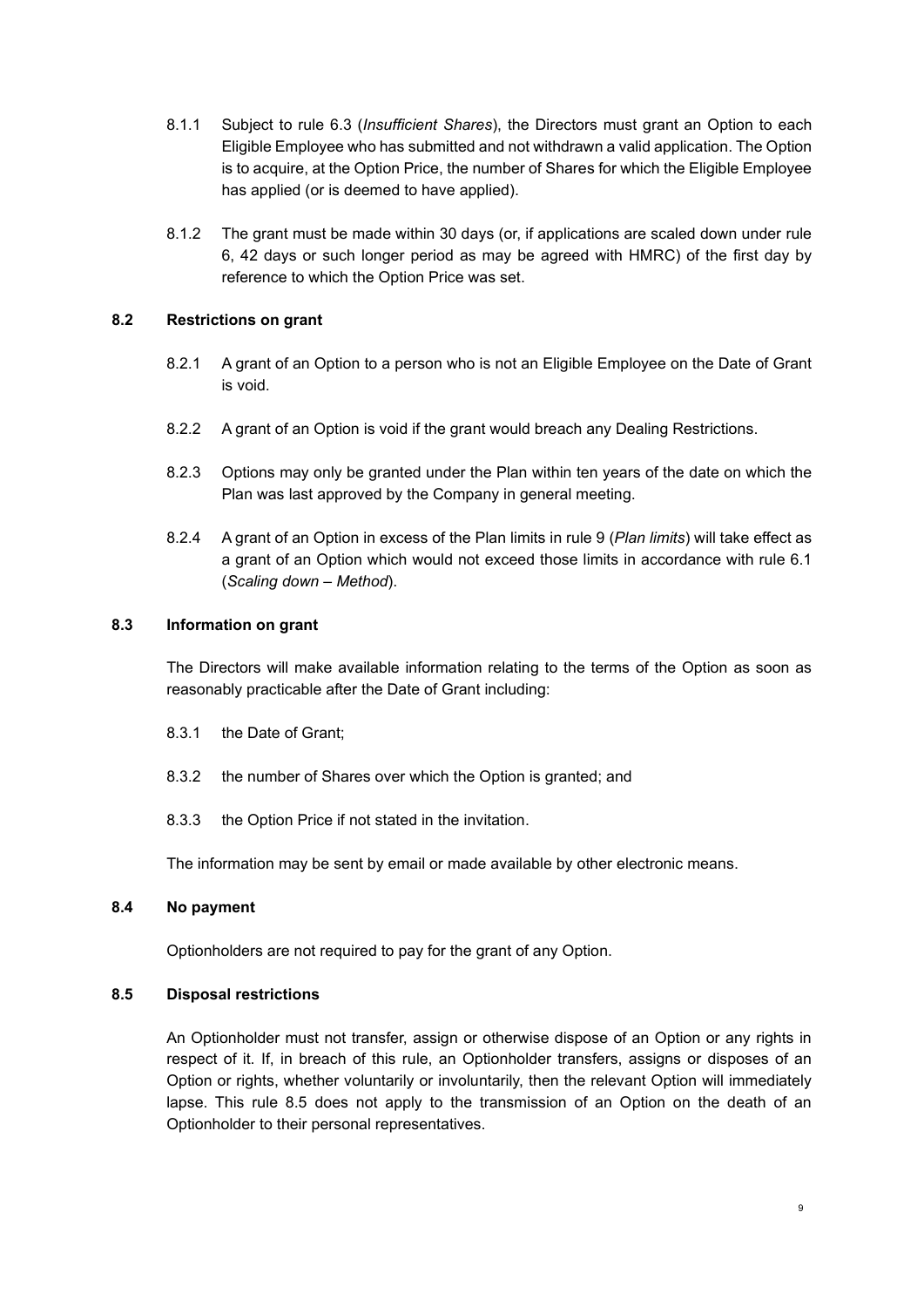# <span id="page-11-0"></span>**9. Plan limits**

## <span id="page-11-2"></span>**9.1 10 per cent in 10 year limit**

The number of Shares which may be allocated under the Plan on any day must not exceed 10 per cent of the ordinary share capital of the Company in issue immediately before that day, when added to the total number of Shares which have been allocated in the previous 10 years under the Plan and any other employee share schemes operated by the Company.

### **9.2 Interpretation**

For the purposes of this rule 9:

- 9.2.1 "**allocated**" means granting an Option or other right to acquire unissued Shares or, if there is no such grant, the issue and allotment of Shares;
- 9.2.2 an "**employee share scheme**" means any employees' share scheme for employees of the Company and its Subsidiaries which has been adopted by the Company;
- 9.2.3 the acquisition of any Shares by market purchase by, or for the purpose of, an employees' share scheme is not within the meaning of "allocated";
- 9.2.4 where the right to acquire Shares is released or lapses without being exercised these Shares are ignored when calculating the limit in this rule; and
- 9.2.5 as long as required under institutional shareholder guidelines, Shares transferred from treasury are counted as part of the ordinary share capital of the Company and as Shares issued by the Company.

## **9.3 Adjustments for variation of share capital**

The Directors may adjust the limit specified in rule [9.1](#page-11-2) in the event of a variation of the equity share capital of the Company.

### <span id="page-11-1"></span>**10. Variations in share capital**

#### **10.1 Adjustment of Options**

If there is a variation in the equity share capital of the Company, including a capitalisation or rights issue, sub-division, consolidation or reduction of share capital:

- 10.1.1 the number of Shares comprised in each Option; and
- 10.1.2 the Option Price

may be adjusted in any way (including retrospective adjustments) which the Directors consider appropriate. However: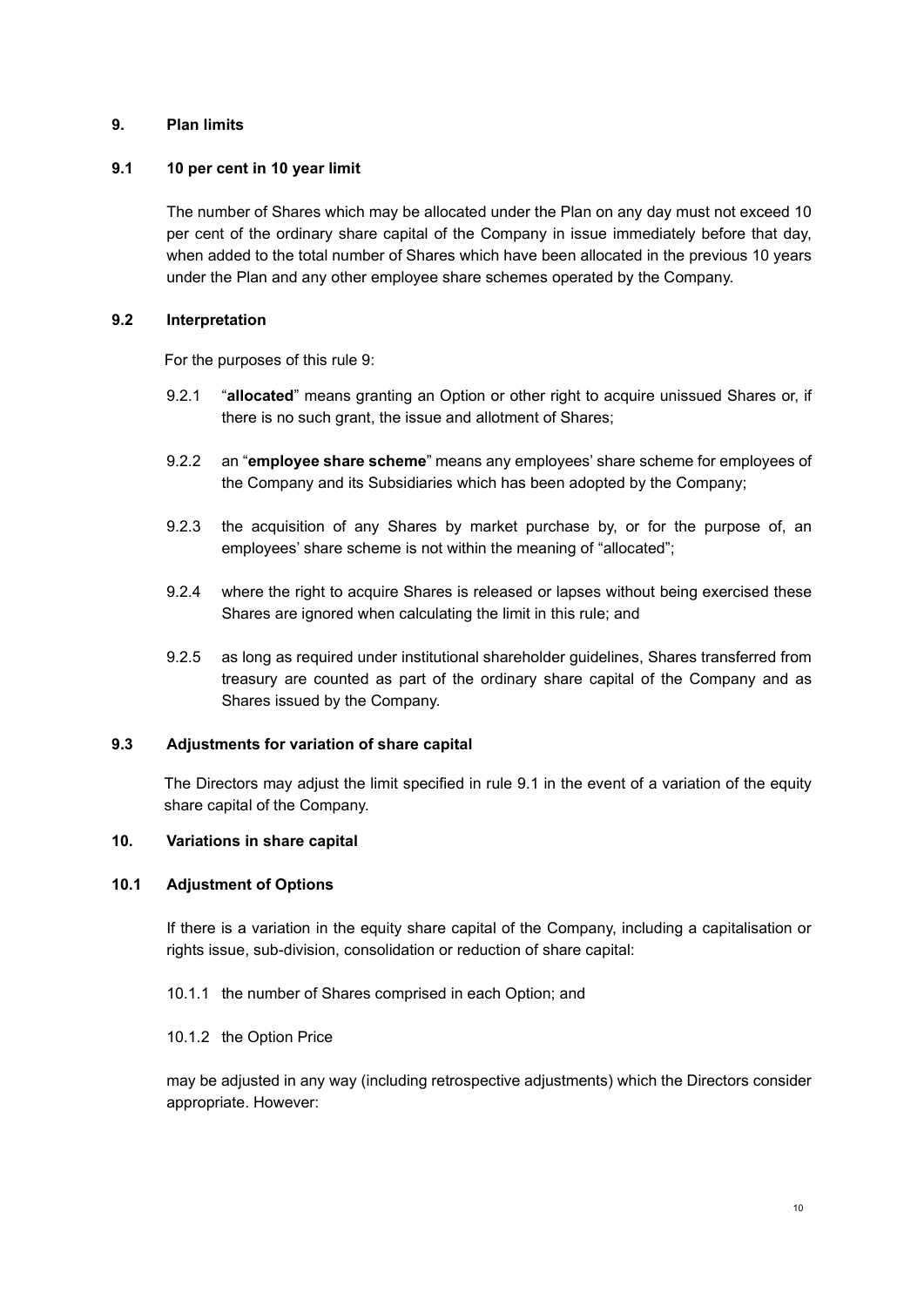- 10.1.3 the total Option Price after adjustment must be substantially the same as before and must not exceed the expected proceeds of the related Savings Contract at the Bonus Date;
- 10.1.4 the total market value of the Shares must remain substantially the same; and
- 10.1.5 the Plan must continue to be a Schedule 3 plan.

An annual return relating to the Plan submitted to HMRC following any such adjustment must include a declaration that the Plan continues to comply with Schedule 3 to ITEPA.

### **10.2 Nominal value**

The Option Price may not be adjusted to less than nominal value.

## **10.3 Notice**

The Directors may notify Optionholders of any adjustment made under this rule [10.](#page-11-1)

## <span id="page-12-0"></span>**11. Exercise and lapse – general rules**

## **11.1 Exercise**

Except where exercise is permitted as described in rule [12](#page-13-0) (*[Exercise and lapse –](#page-13-0) exceptions to [the general rules](#page-13-0)*) an Option can only be exercised:

- 11.1.1 during the period of six months after the Bonus Date; and
- 11.1.2 so long as the Optionholder is a director or employee of a Participating Company.

# **11.2 Lapse**

An Option will lapse on the earliest of:

- 11.2.1 the date the Optionholder ceases to be a director or employee of a Participating Company, unless any of the provisions of rule [12](#page-13-0) (*[Exercise and lapse –](#page-13-0) exceptions to [the general rules](#page-13-0)*) apply;
- 11.2.2 the date on which the Optionholder is deemed to give notice under the Savings Contract that they intend to stop paying contributions under their Savings Contract;
- 11.2.3 the date on which the Optionholder makes an application for the repayment of contributions under their Savings Contract (being a date earlier than the date on which the Option has become capable of being exercised);
- 11.2.4 the date on which the Optionholder stops paying contributions under their Savings Contract unless any of the provisions of rule [12](#page-13-0) (*[Exercise and lapse –](#page-13-0) exceptions to the [general rules](#page-13-0)*) apply;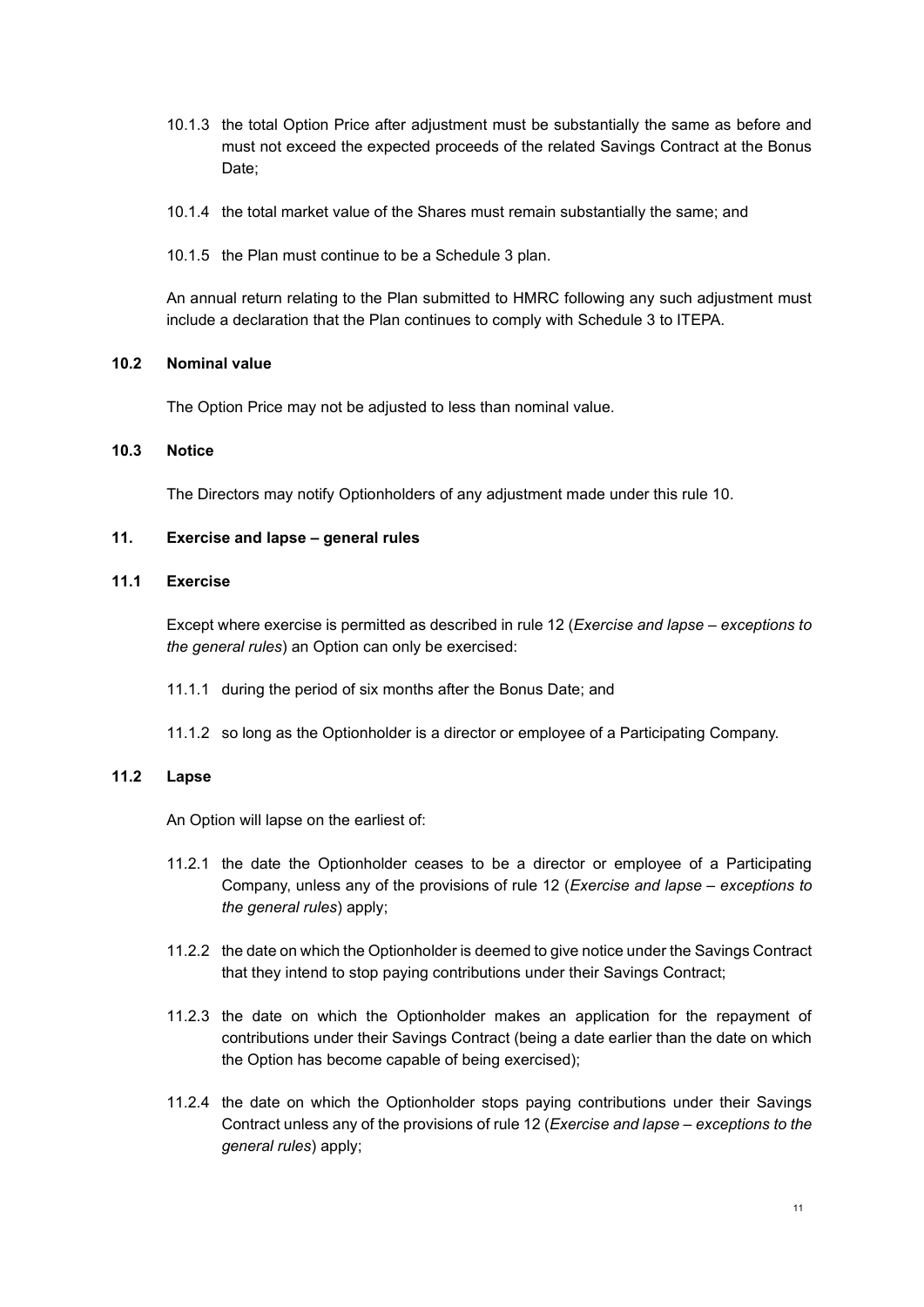- 11.2.5 the expiry of any period specified in rule [12](#page-13-0) (*[Exercise and lapse –](#page-13-0) exceptions to the [general rules](#page-13-0)*) subject to rule [12.3](#page-14-1) (*Death*); and
- 11.2.6 six months after the Bonus Date unless rule [12.3](#page-14-1) (*[Death](#page-14-1)*) applies.

### <span id="page-13-0"></span>**12. Exercise and lapse – exceptions to the general rules**

### <span id="page-13-4"></span><span id="page-13-3"></span>**12.1 Cessation of employment**

- 12.1.1 Subject to rule [12.3](#page-14-1) (*Death*), an Optionholder may exercise their Option within six months of ceasing to be a director or an employee of a Participating Company (or, if it ends earlier, six months after the Bonus Date applicable to that Option) for one of the reasons set out below. The reasons are:
	- (i) injury or disability;
	- (ii) redundancy within the meaning of the Employment Rights Act 1996;
	- (iii) retirement;
	- (iv) a relevant transfer within the meaning of the Transfer of Undertakings (Protection of Employment) Regulations 2006;
	- (v) their office or employment being in a company which ceases to be an Associated Company by reason of a change of control (as defined in accordance with sections 450 and 451 of the Corporations Tax Act 2010); and
	- (vi) the transfer of the business or part of a business by which the Optionholder is employed to a person who is not an Associated Company of the Company where the transfer is not a relevant transfer within the meaning of the Transfer of Undertakings (Protection of Employment) Regulations 2006.
- <span id="page-13-1"></span>12.1.2 Subject to rule [12.3,](#page-14-1) if the Optionholder ceases to be a director or employee of a Participating Company more than three years after the Date of Grant for any reason except reasons involving misconduct, impropriety or inefficiency on their part, they may exercise their Option within six months of leaving.
- 12.1.3 For the purposes of this rule [12.1,](#page-13-3) an Optionholder is not treated as ceasing to be a director or employee of a Participating Company until they have ceased to be a director or employee of:
	- (i) the Company;
	- (ii) an Associated Company; and
	- (iii) a company under the Control of the Company.
- <span id="page-13-2"></span>12.1.4 This rule applies if an Optionholder: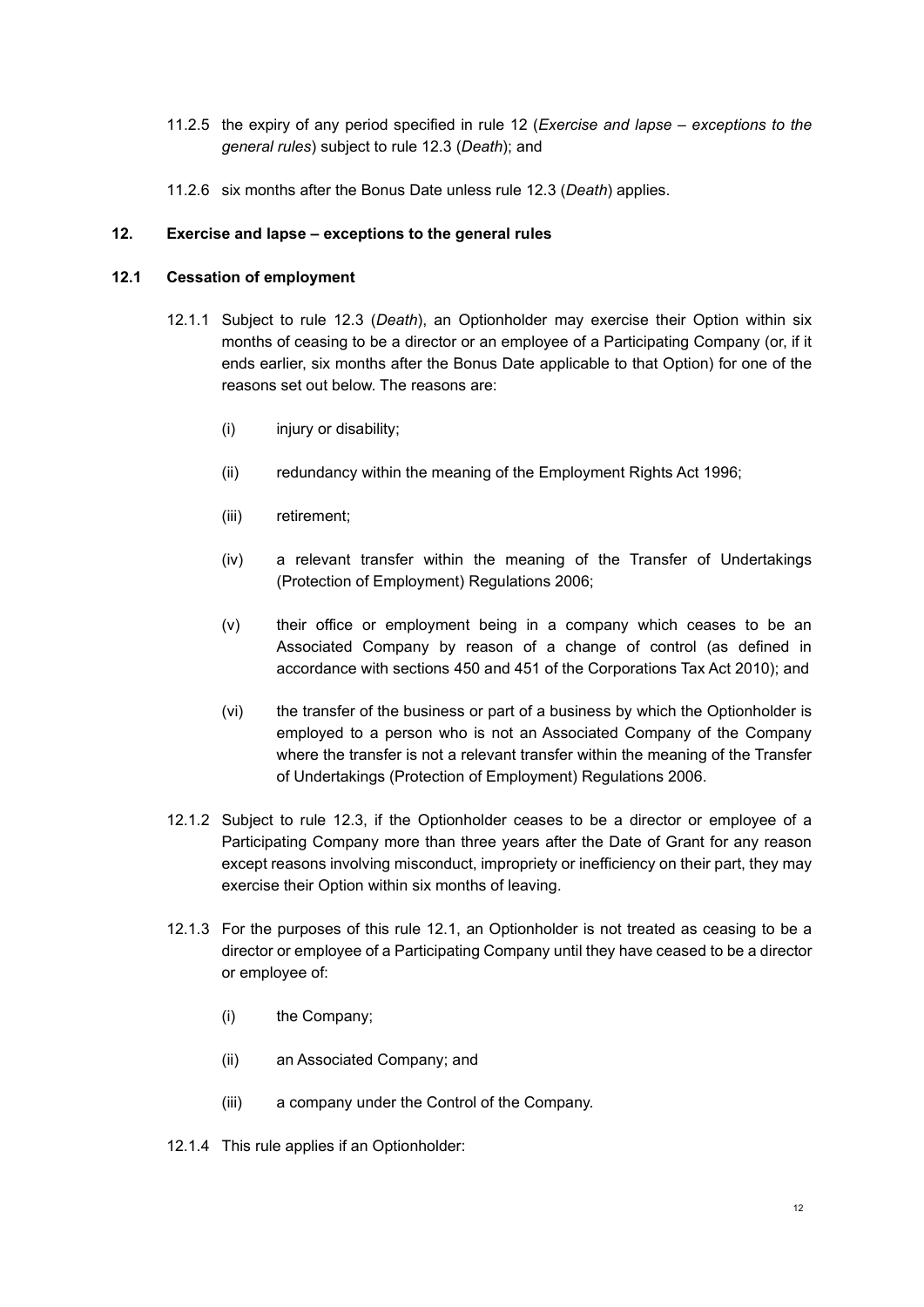- (i) ceases to be a director or employee of a Participating Company but on or immediately after the date of cessation is a director or employee of an Associated Company; and
- (ii) subsequently ceases to be a director or employee of the Associated Company.

When this rule applies, the Optionholder can exercise their Option within six months of ceasing to be a director or employee of the Associated Company, if the reason for the Optionholder ceasing to be a director or employee of the Participating Company (not the Associated Company) was one of the reasons set out in rule [12.1.1.](#page-13-4)

### **12.2 Employment with an Associated Company**

If an Optionholder ceases to be a director or employee of a Participating Company but is on the Bonus Date an employee or director of an Associated Company or a company of which the Company has Control, they may exercise their Option within six months of the Bonus Date.

### <span id="page-14-1"></span>**12.3 Death**

If an Optionholder dies, an Option may be exercised by their personal representatives within one year of:

- 12.3.1 the date of their death if death occurred before the relevant Bonus Date; or
- 12.3.2 the Bonus Date if the death occurred on or within six months after the relevant Bonus Date.

### <span id="page-14-0"></span>**12.4 Takeovers**

This rule applies where a person (or a group of persons acting in concert) obtains Control of the Company as a result of making a general offer to acquire shares in the Company which falls within paragraph 37(3) of Schedule 3 to ITEPA.

When this rule applies Options may, subject to rule [12.3](#page-14-1) (*Death*), [12.7](#page-15-2) (*[Reorganisation](#page-15-2)*) and [12.9](#page-15-3) (*[Shares no longer within Schedule 3 to ITEPA](#page-15-3)*), be exercised within the six month period after the person making the offer has obtained Control of the Company and any condition subject to which the offer is made has been satisfied.

The Options will lapse, subject to rule [12.3](#page-14-1) (*Death*), at the end of the six month period unless the Directors give written notice to all the Optionholders before the end of the six month period that the Options will not lapse.

An offer under this rule [12.4](#page-14-0) need not extend to Shares which are already owned by the offeror and/or by persons connected with the offeror. It does not matter if the offer is made to different shareholders by different means.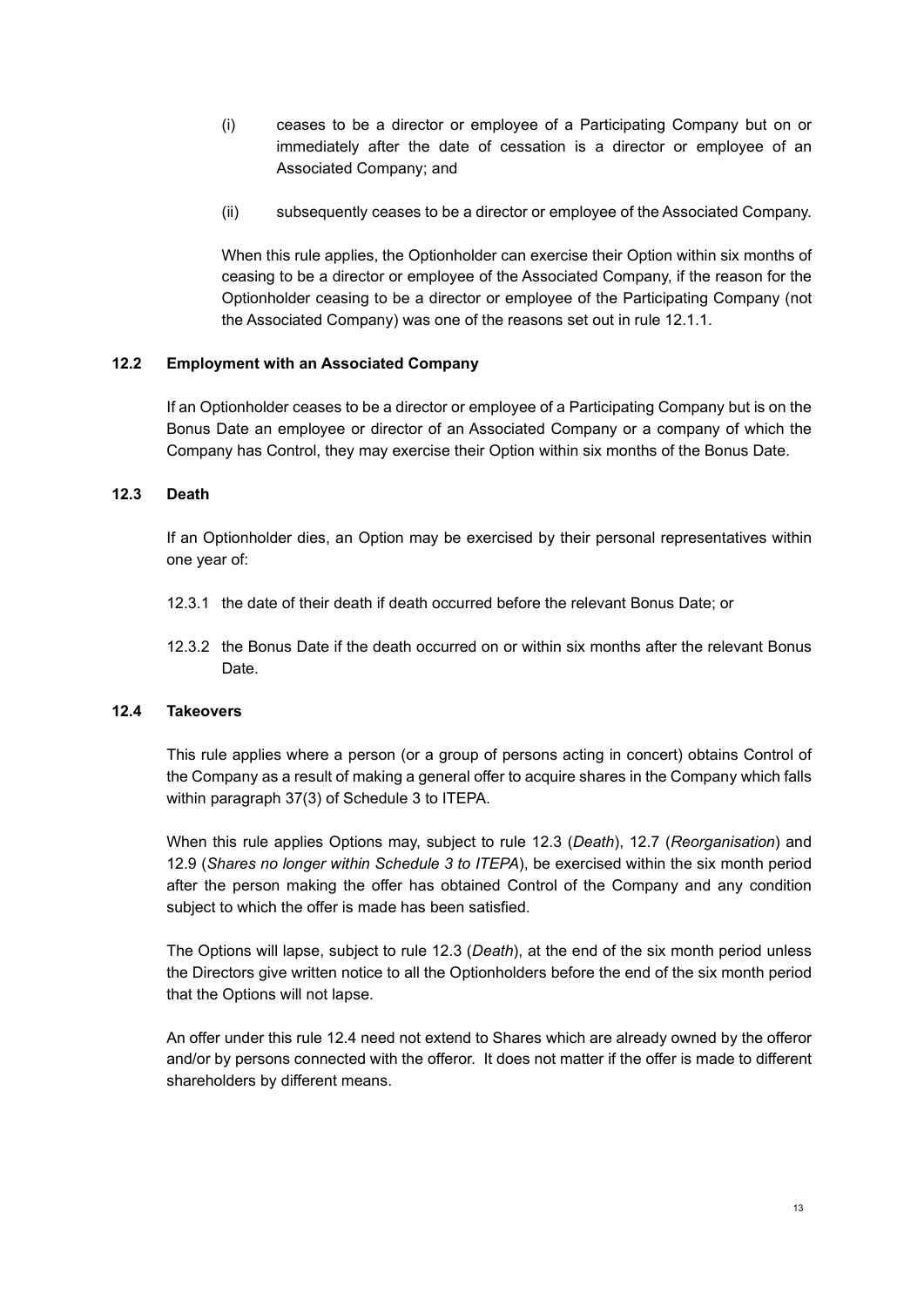# <span id="page-15-0"></span>**12.5 Compulsory acquisition**

This rule applies if a person (or a group of persons acting in concert) becomes bound or entitled to acquire Shares by serving a notice under sections 979 to 982 or sections 983 to 985 of the Companies Act 2006 or other local legislation which HMRC agrees is equivalent (a "**Chapter 3 notice**"). Subject to rule [12.7](#page-15-2) (*[Reorganisation](#page-15-2)*) and [12.9](#page-15-3) (*[Shares no longer within Schedule 3](#page-15-3)  [to ITEPA](#page-15-3)*), Options may be exercised subject to rule [12.3](#page-14-1) (*Death*) at any time when that person remains so bound or entitled, which is the period of six weeks from the date of the Chapter 3 notice.

# <span id="page-15-1"></span>**12.6 Company reconstructions**

This rule applies if, under section 899 or 901F of the Companies Act 2006, a court sanctions a compromise or arrangement falling within paragraph 37(4) or paragraph 37(4ZA) of Schedule 3 to ITEPA. When this rule [12.6](#page-15-1) applies, Options may, subject to rule [12.3](#page-14-1) (*Death*), [12.7](#page-15-2) (*[Reorganisation](#page-15-2)*) and [12.9](#page-15-3) (*[Shares no longer within Schedule 3 to ITEPA](#page-15-3)*), be exercised within the six month period after the date of the Court sanctions the relevant comprise or arrangement.

## <span id="page-15-2"></span>**12.7 Reorganisation**

If this rule applies, no Options are exercisable. Instead, all Options are to be exchanged during the period set out in paragraph 38(3) of Schedule 3 to ITEPA. Rules [13.3](#page-17-1) (*[Exchange](#page-17-1)*) and [13.4](#page-18-1) (*[Grant](#page-18-1)*) apply to the exchange.

This rule applies when:

- 12.7.1 an Acquiring Company has obtained Control of the Company or has become entitled and bound as mentioned in rule [12.5](#page-15-0) (*[Compulsory acquisition](#page-15-0)*); and
- 12.7.2 the shareholders of the Acquiring Company, immediately after it has obtained Control, are substantially the same as the shareholders of the Company immediately before then or the obtaining of Control amounts to a merger with the Company; and
- 12.7.3 the Acquiring Company consents to the exchange of Options under this rule.

## **12.8 Winding-up**

If the Company passes a resolution for its voluntary winding-up, Options may be exercised within six months of the date of the resolution. However, the issue of Shares after such exercise has to be authorised by the liquidator or the court (if appropriate), and the Optionholder must apply for this authority and pay their application cost. Any Options not exercised during that period will lapse at the end of the period.

## <span id="page-15-3"></span>**12.9 Shares no longer within Schedule 3 to ITEPA**

This rule applies where:

12.9.1 rule [12.4](#page-14-0) (*[Takeovers](#page-14-0)*) applies; or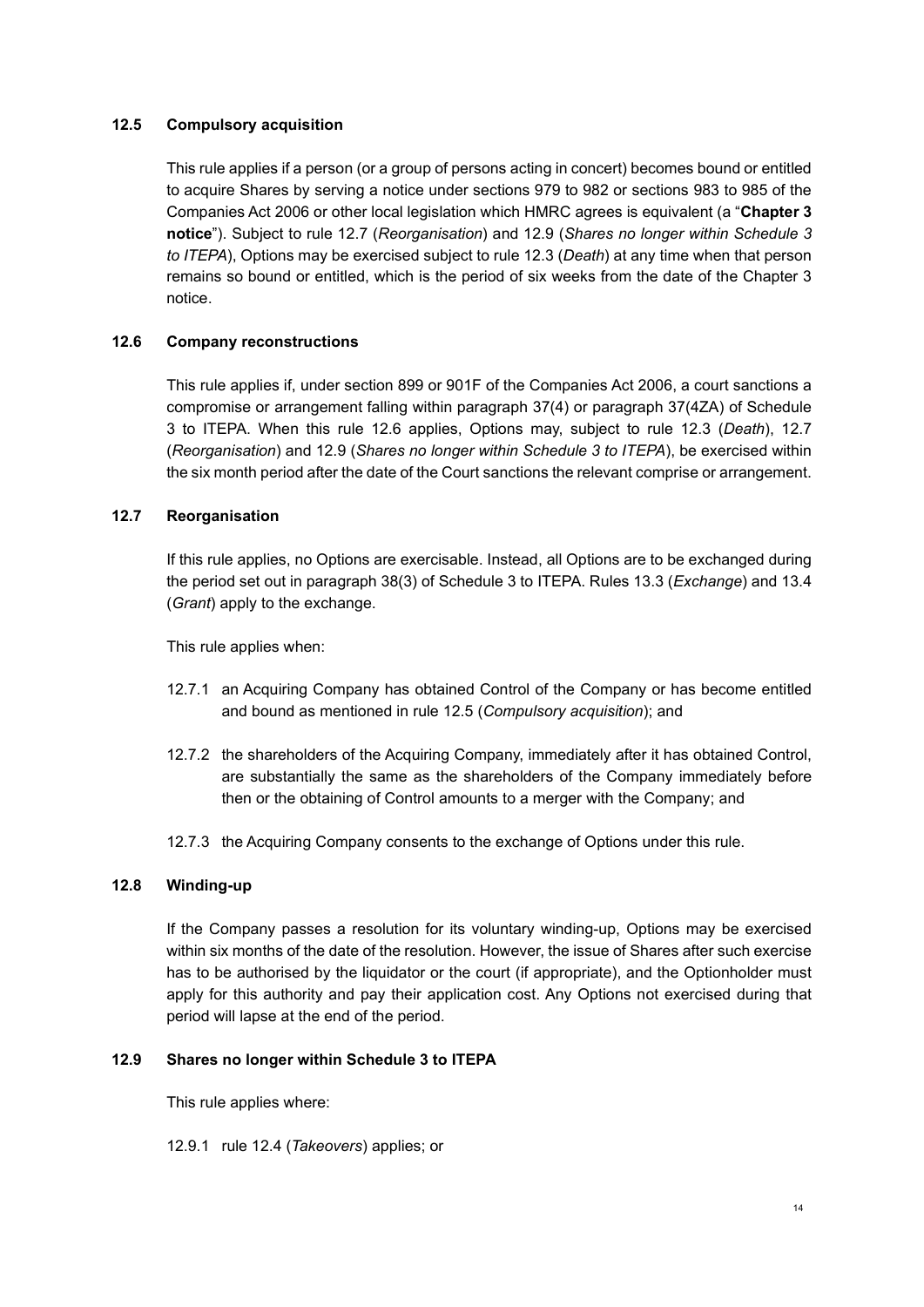- 12.9.2 a person is bound or entitled to acquire Shares as described in rule [12.5](#page-15-0) (*[Compulsory](#page-15-0)  [acquisition](#page-15-0)*); or
- 12.9.3 a person obtains Control of the Company as a result of a compromise or arrangement mentioned in rule [12.6](#page-15-1) (*[Company reconstructions](#page-15-1)*); or
- 12.9.4 rule [12.10](#page-16-0) (*Non-UK Company Reorganisation*) applies; and

as a result, Shares in the Company would no longer meet the requirements of paragraphs 18 to 22 of Schedule 3 to ITEPA.

If this rule applies, Options may be exercised under those rules within a 20 day period before (and conditionally on) the relevant event taking place. Options may alternatively be exercised under those rules during a 20 day period after the relevant event and any Options not so exercised will lapse at the end of that period.

## <span id="page-16-0"></span>**12.10 Non-UK Company Reorganisation**

This rule applies to a Non-UK Company Reorganisation falling within paragraph 37(4A) of Schedule 3 to ITEPA. Where this rule [12.10](#page-16-0) applies, Options may, subject to rule [12.3](#page-14-1) (*Death*), [12.7](#page-15-2) (*[Reorganisation](#page-15-2)*) and [12.9](#page-15-3) (*[Shares no longer within Schedule 3 to ITEPA](#page-15-3)*)**,** be exercised within the six month period after the date the Non-UK Company Reorganisation becomes binding on the shareholders covered by it.

## <span id="page-16-1"></span>**12.11 Priority**

If there is any apparent conflict between any of the provisions in rules [11](#page-12-0) (*[Exercise and lapse –](#page-12-0) [general rules](#page-12-0)*) and [12](#page-13-0) (*Exercise and lapse – [exceptions to the general rules](#page-13-0)*), only the provision which results in the earliest lapse of the option will apply.

## **12.12 US Taxpayers**

- 12.12.1 Notwithstanding rule [12.11](#page-16-1) (*Priority*), a US Taxpayer may only exercise an Option within the shorter of:
	- (i) any exercise period specified in the Rules; and
	- (ii) the expiry of two and a half calendar months after the end of the Taxable Year in which the Option first became exercisable.
- 12.12.2 The intention is that Options held by US Taxpayers should be administered in compliance with section 409A of the United States of America's Internal Revenue Code (as amended from time to time) and the Directors may, in accordance with rule 16, make whatever changes are required in relation to the treatment of such Options as is necessary to ensure that that intention is satisfied.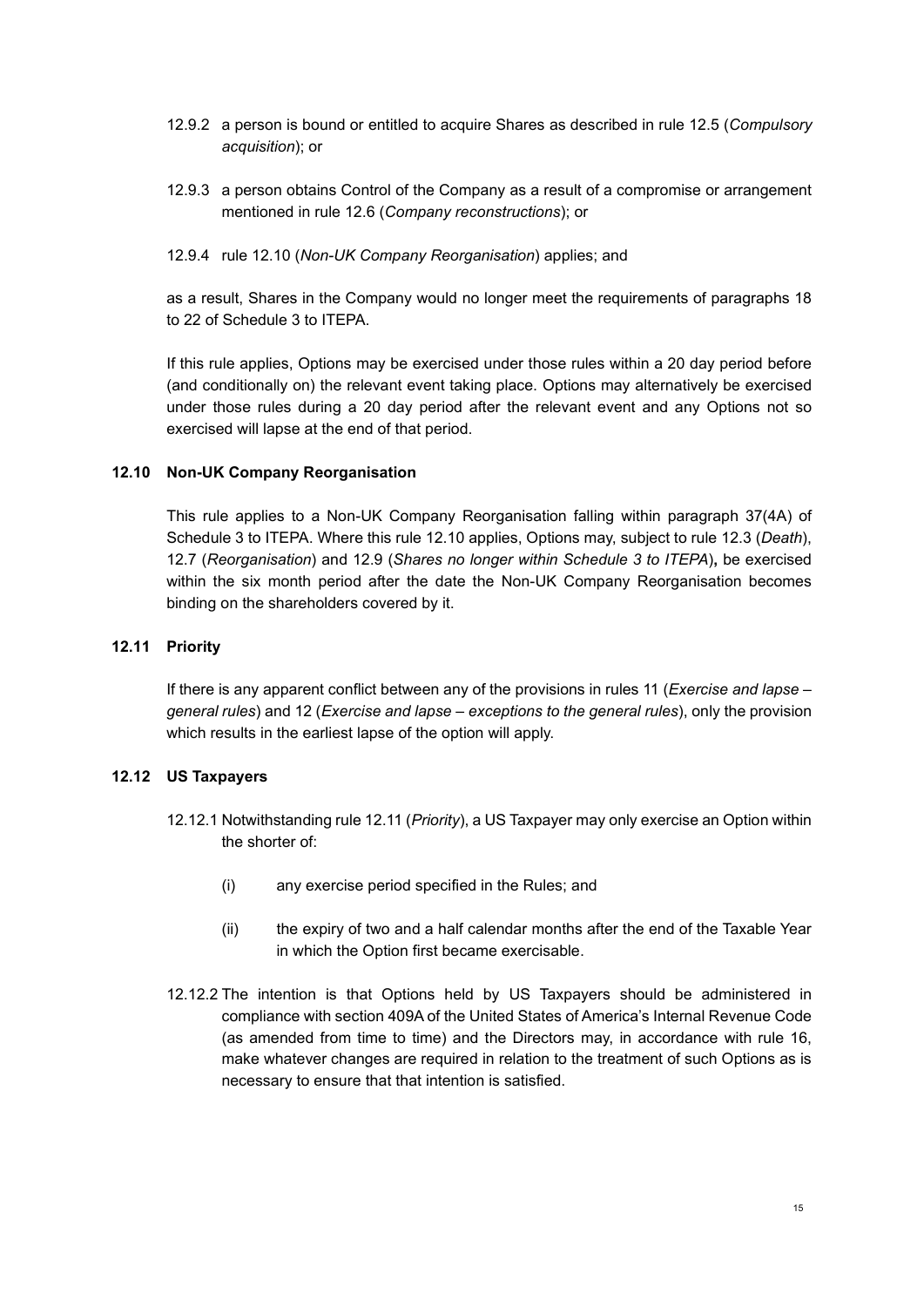## <span id="page-17-0"></span>**13. Exchange of Options**

## **13.1 Application**

This rule [13](#page-17-0) applies to all Options (whether or not already exercisable) if a company:

- 13.1.1 obtains Control of the Company as a result of making a general offer to acquire shares in the Company which falls within paragraph 38(2)(a) of Schedule 3 to ITEPA;
- 13.1.2 obtains Control of the Company under a scheme of arrangement sanctioned by the court under section 899 or 901F of the Companies Act 2006;
- 13.1.3 obtains Control of the Company as a result of a Non-UK Company Reorganisation which falls within paragraph 38(2)(ba) of Schedule 3 to ITEPA; or
- 13.1.4 becomes entitled or bound to acquire Shares under sections 981 of the Companies Act 2006 or other local legislation which HMRC agrees is equivalent.

# **13.2 Agreement to exchange**

If this rule [13](#page-17-0) applies, the Optionholder may, with the agreement of the Acquiring Company, exchange their Options under rule [13.3](#page-17-1) (*[Exchange](#page-17-1)*) during the period set out in paragraph 38(3) of Schedule 3 to ITEPA.

## <span id="page-17-1"></span>**13.3 Exchange**

Where an Option is to be exchanged, the Optionholder will be granted a new option to replace it.

Where an Optionholder is granted a new option then:

- <span id="page-17-2"></span>13.3.1 the new option will be in respect of shares which satisfy the conditions of paragraph 39 of Schedule 3 to ITEPA in any company (falling within paragraph 18(b) or (c) of Schedule 3 to ITEPA) determined by the Acquiring Company;
- 13.3.2 the new option will be equivalent to the Option that was exchanged as provided in paragraph 39(4) of Schedule 3 to ITEPA. For the purpose of equivalence, market value is to be determined according to a methodology agreed by HMRC;
- 13.3.3 the new option will be treated as having been acquired at the same time as the Option that was exchanged and be exercisable in the same manner and at the same time;
- 13.3.4 the new option will be subject to the Rules as they last had effect in relation to the Option that was exchanged; and
- 13.3.5 with effect from the exchange, the Rules will be construed in relation to the new option as if references to Shares were references to the shares over which the new option is granted, references to the Company were references to the company determined by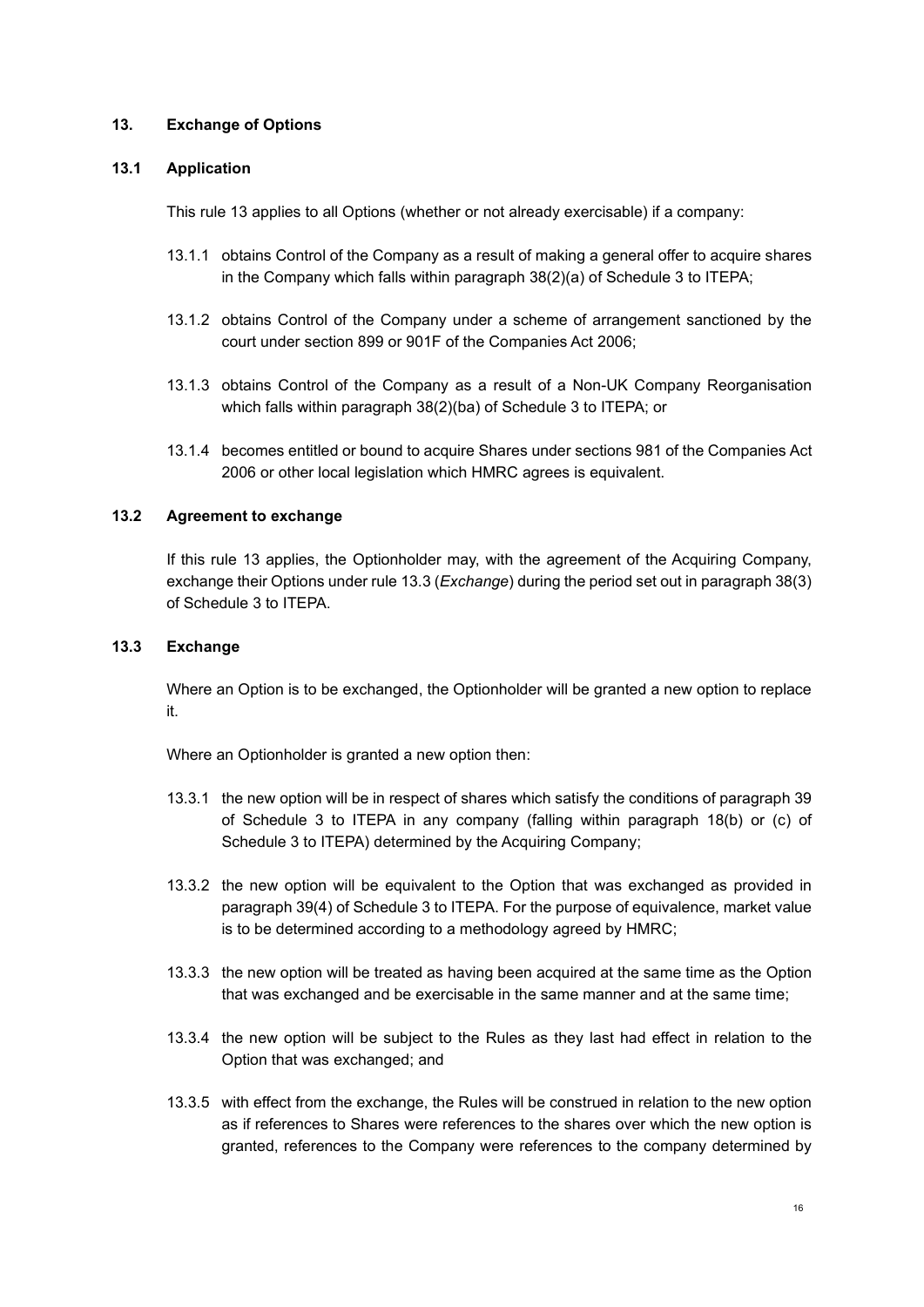the Directors under rule [13.3.1](#page-17-2) and the Savings Contract made in connection with the Option will be treated as having been made in connection with the new option.

## <span id="page-18-1"></span>**13.4 Grant**

The Acquiring Company must not grant Options under the Plan other than under rule [13.3](#page-17-1) (*[Exchange](#page-17-1)*).

### <span id="page-18-0"></span>**14. Exercise of Options**

#### **14.1 Limit on exercise**

An Optionholder may exercise their Option using funds equal to or less than the amount repaid or repayable under their Savings Contract, including any bonus or interest. An Optionholder can only use Contributions made before the date of exercise of the Option, and any bonus or interest on them.

### **14.2 Exercise in whole or in part**

To the extent specified in the Rules, an Option may be exercised in whole or in part but only on one occasion. If the Option is exercised in part, it will lapse immediately in respect of the balance.

### **14.3 Manner of exercise**

Options must be exercised by notice in writing or by electronic means in a form specified by the Company signed by the Optionholder or by their agent and delivered to the Company or its agent. The Optionholder must also send either:

- 14.3.1 payment in full in cleared funds and evidence of the termination of the Savings Contract; or
- 14.3.2 authority to terminate the Savings Contract and use the amount needed to acquire the number of Shares over which the Option is being exercised.

The exercise of the Option is effective on the date of receipt by the Company or its agent of the notice and the relevant payment or authority.

An Option may only be exercised when the exercise is not prohibited by Dealing Restrictions.

### **14.4 Issue or transfer**

Subject to rule [14.6](#page-19-1) (*[Consents](#page-19-1)*) and any Dealing Restrictions:

14.4.1 Shares to be issued following the exercise of an Option must be issued within 30 days of the date of exercise; and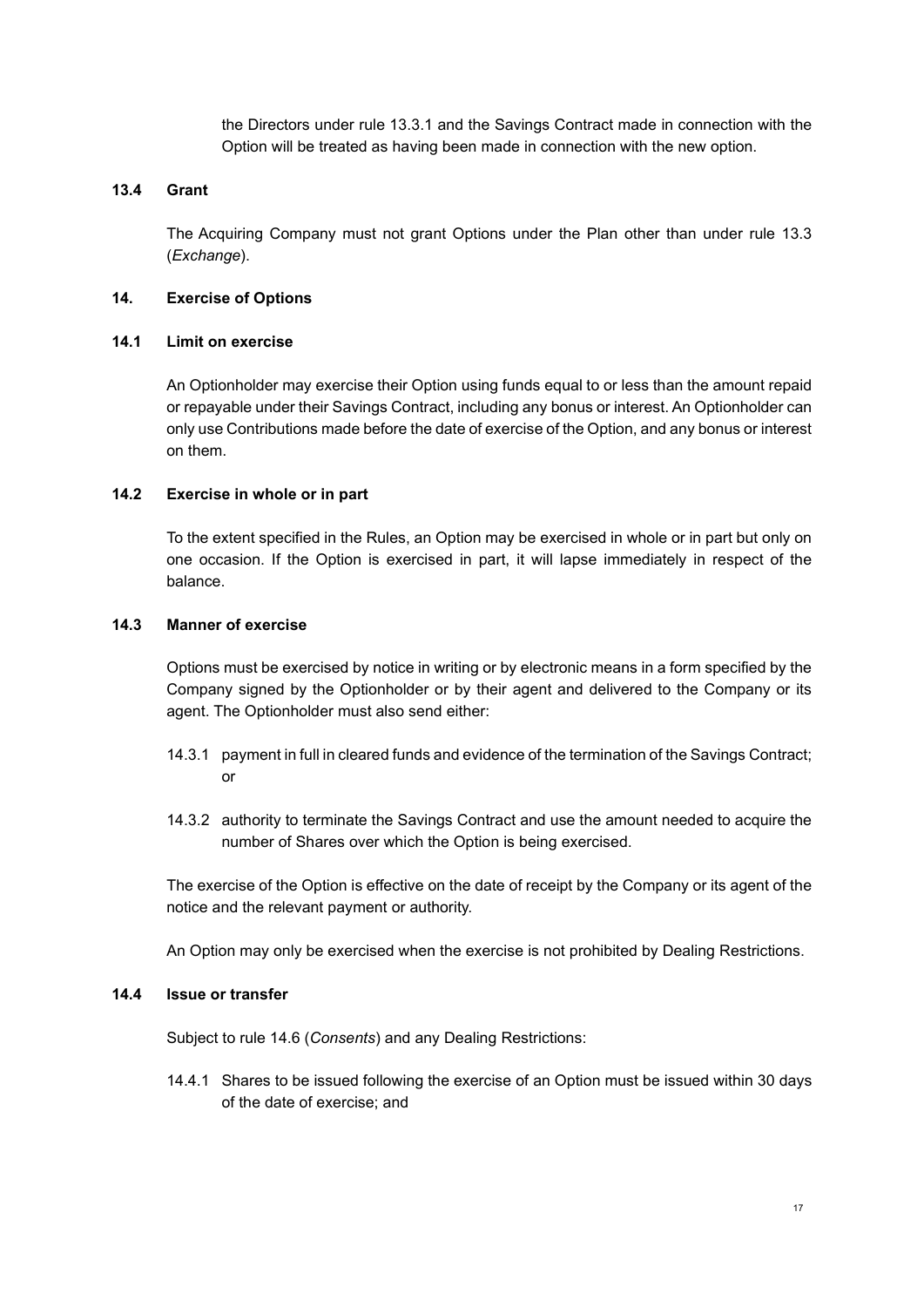14.4.2 if Shares are to be transferred following the exercise of an Option, the Directors must procure this transfer within 30 days of the date of exercise.

### **14.5 Rights**

- 14.5.1 Shares issued on exercise of an Option rank equally in all respects with the Shares in issue on the date of allotment. They do not rank for any rights attaching to Shares by reference to a record date preceding the date of allotment.
- 14.5.2 Where Shares are to be transferred on the exercise of an Option, Optionholders are entitled to all rights attaching to the Shares by reference to a record date after the transfer date. They are not entitled to rights before that date.

### <span id="page-19-1"></span>**14.6 Consents**

All allotments, issues and transfers of Shares are subject to any necessary consents under any relevant enactments or regulations for the time being in force in the United Kingdom or elsewhere. The Optionholder is responsible for complying with any requirements to obtain or avoid the need for any such consent.

### **14.7 Articles of association**

Any Shares acquired on the exercise of Options are subject to the Articles of Association of the Company from time to time in force.

#### **14.8 Listing**

If and so long as the Shares are listed on the Official List or of any other stock exchange where Shares are traded, the Company must apply for listing of any Shares issued pursuant to the Plan as soon as practicable after their allotment.

## <span id="page-19-0"></span>**15. General**

### **15.1 Notices**

- 15.1.1 Any notice or other document which has to be given to an Eligible Employee or Optionholder under or in connection with the Plan may be:
	- (i) delivered or sent by post to him at their home address according to the records of their employing company; or
	- (ii) sent by e-mail or fax to any e-mail address or fax number which, according to the records of their employing company, is used by him,

or by such other electronic means (such as posting on an internet or intranet page to which the Optionholder or Eligible Employee has access) as Company considers appropriate.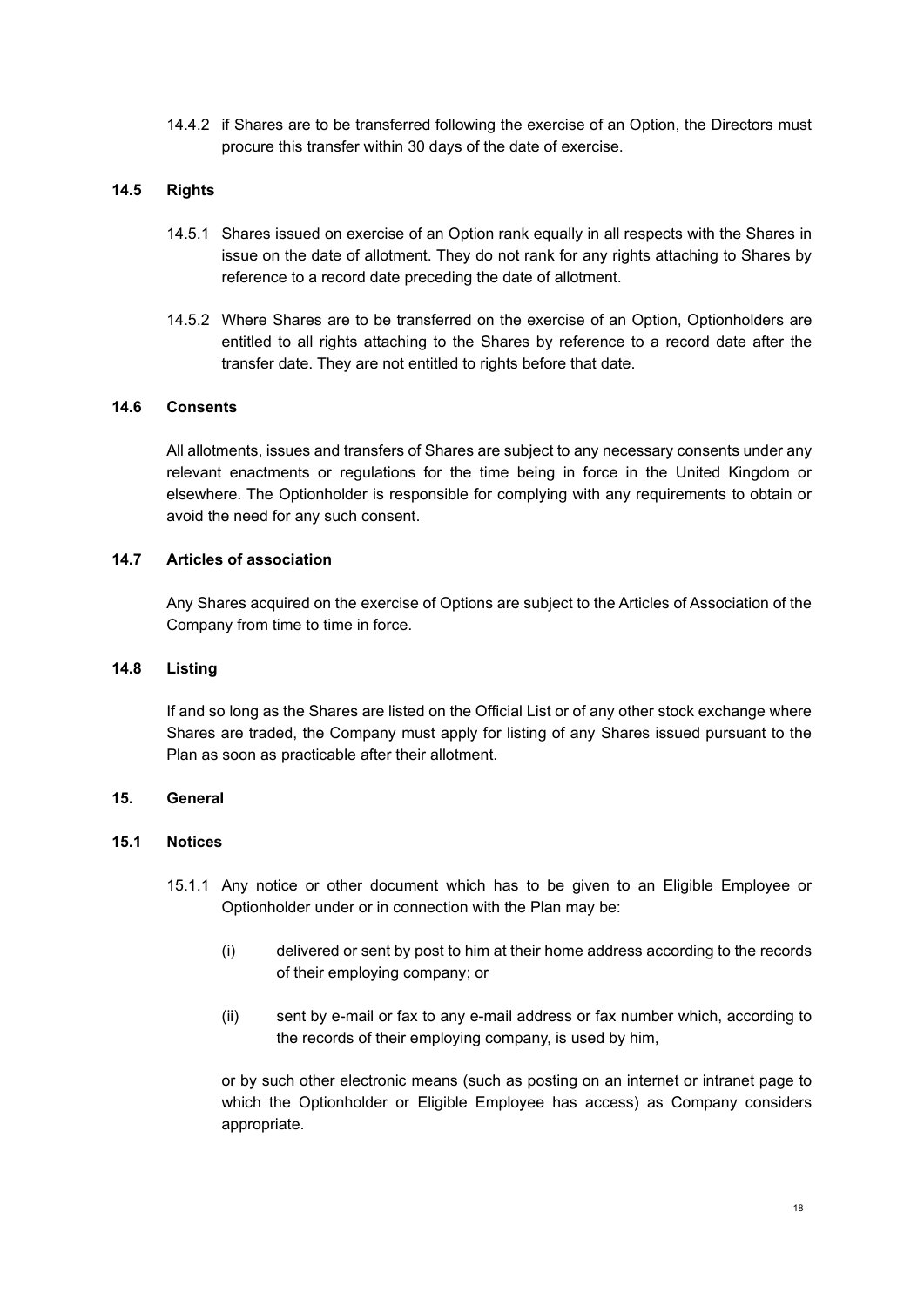- 15.1.2 Any notice or other document which has to be given to the Company or other duly appointed agent under or in connection with the Plan may be delivered or sent by post to it at its respective registered office (or such other place as the Directors or the duly appointed agent may from time to time decide and notify to Optionholders) or sent by e-mail or fax to any e-mail address or fax number notified to the sender.
- 15.1.3 Notices sent by post will be deemed to have been given on the earlier of the date of actual receipt and the second day after the date of posting. However, notices sent by or to an Optionholder who is working overseas will be deemed to have been given on the earlier of the date of actual receipt and the seventh day after the date of posting.
- 15.1.4 Notices sent by e-mail or fax, in the absence of evidence of non-delivery, will be deemed to have been received on the day after sending.

### **15.2 Documents sent to shareholders**

The Company may send to Optionholders copies of any documents or notices normally sent to the holders of its Shares.

### **15.3 Directors' decisions final and binding**

The decision of the Directors on the interpretation of the Rules or in any dispute relating to an Option or matter relating to the Plan is conclusive.

#### **15.4 Costs**

The Company will pay the costs of introducing and administering the Plan. The Company may require each Participating Company to reimburse the Company for any costs incurred in connection with the grant of Options to, or exercise of Options by, employees of that Participating Company.

### **15.5 Administration**

The Directors have the power from time to time to make or vary regulations for the administration and operation of the Plan.

### **15.6 Terms of employment**

- 15.6.1 For the purposes of this rule, "**Employee**" means any employee of the Company or an Associated Company.
- 15.6.2 This rule applies during an Employee's employment and after the termination of an Employee's employment, whether or not the termination is lawful.
- 15.6.3 Nothing in the Rules or the operation of the Plan forms part of the contract of employment of an Employee. The rights and obligations arising from the employment relationship between the Employee and their employer are separate from, and are not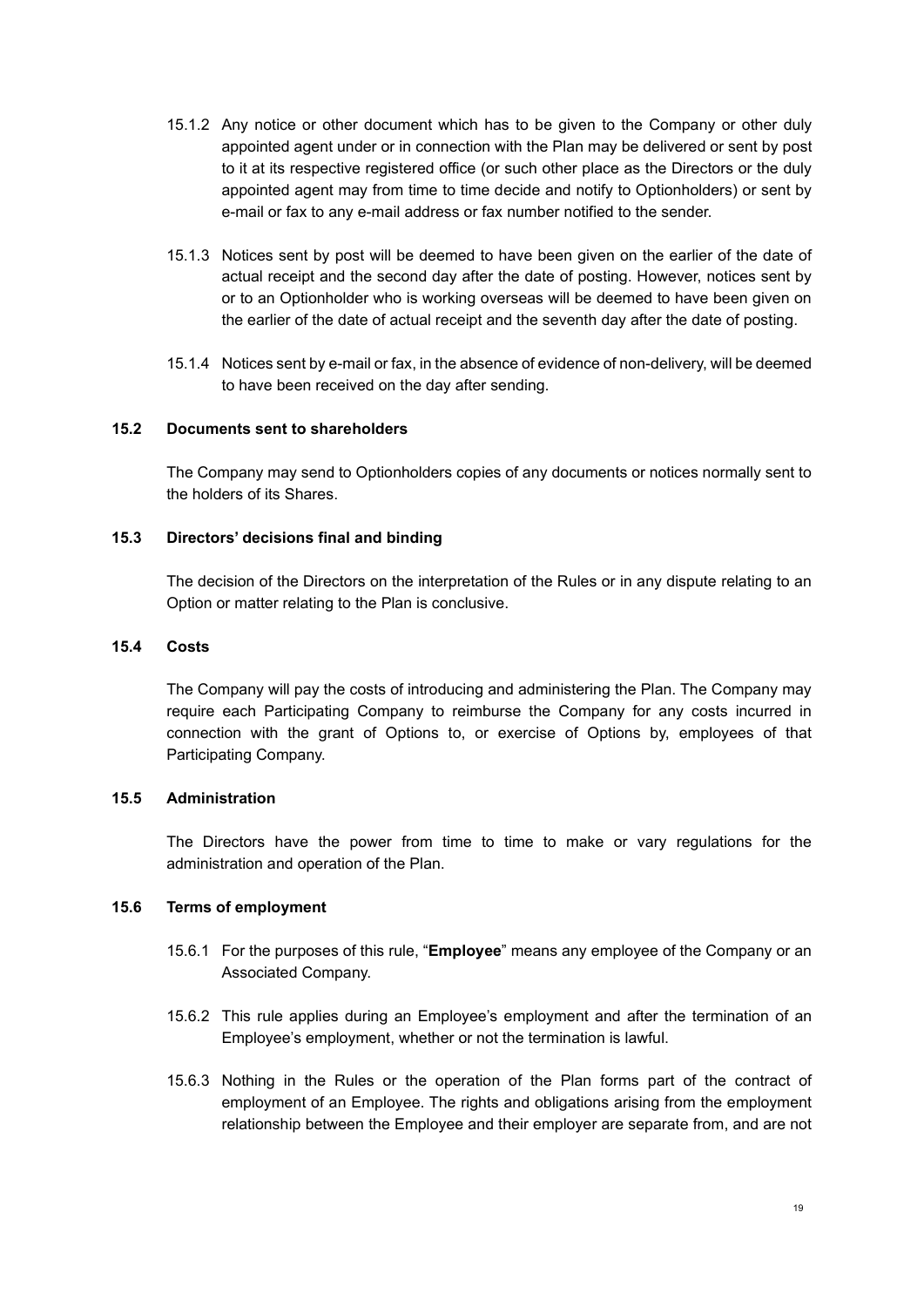affected by, the Plan. Participation in the Plan does not create any right to, or expectation of, continued employment.

- 15.6.4 No Employee has a right to participate in the Plan. Participation in the Plan or the grant of Options on a particular basis in any year does not create any right to or expectation of participation in the Plan or the grant of Options on the same basis, or at all, in any future year.
- 15.6.5 The terms of the Plan do not entitle the Employee to the exercise of any discretion under the Rules in their favour.
- 15.6.6 The Employee will have no claim or right of action in respect of any decision, omission or discretion under the Rules, not relating to a subsisting option, which may operate to the disadvantage of the Employee even if it is unreasonable, irrational or might otherwise be regarded as being in breach of the duty of trust and confidence (and/or any other implied duty) between the Employee and their employer.
- 15.6.7 The Employee will have no claim or right of action in respect of any decision, omission or discretion under the Rules relating to a subsisting option which may operate to the disadvantage of the Employee.
- 15.6.8 No Employee has any right to compensation for any loss in relation to the Plan, including any loss in relation to:
	- (i) any loss or reduction of rights or expectations under the Plan in any circumstances (including lawful or unlawful termination of employment);
	- (ii) any exercise of a discretion or a decision taken under the Rules in relation to an Option or to the Plan, or any failure to exercise a discretion or take a decision; or
	- (iii) the operation, suspension, termination or amendment of the Plan.
- 15.6.9 Participation in the Plan is permitted only on the basis that the Optionholder accepts all the provisions of the Rules, including this rule. By participating in the Plan, an Employee waives all rights under the Plan, other than the right to exercise an Option subject to and in accordance with the express terms of the Rules, in consideration for, and as a condition of, the grant of an Option under the Plan.
- 15.6.10 Nothing in this Plan confers any benefit, right or expectation on a person who is not an Employee. No such third party has any rights under the Contracts (Rights of Third Parties) Act 1999 to enforce any term of this Plan. This does not affect any other right or remedy of a third party which may exist.

# <span id="page-21-0"></span>**15.7 Employee trust**

The Company and any Subsidiary may provide money to the trustee of any trust or any other person to enable the trust or him to acquire Shares for the purposes of the Plan, or enter into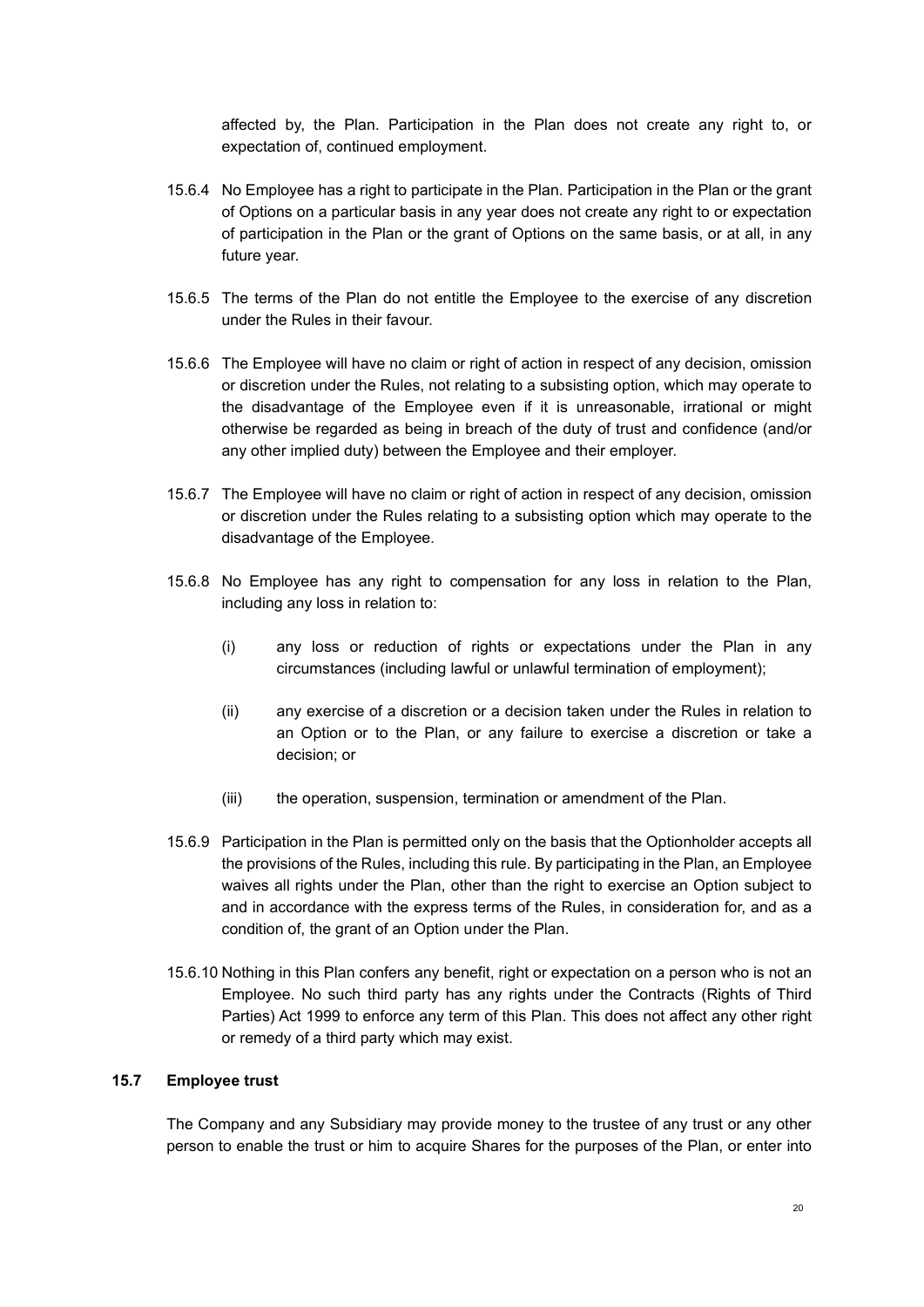any guarantee or indemnity for those purposes, to the extent permitted by section 682 of the Companies Act 2006.

### **15.8 Withholding**

If an Optionholder, who is not in receipt of earnings within paragraph 15 of ITEPA, is subject to any withholding in any jurisdiction following the exercise of an Option, then unless the Optionholder discharges the liability himself, the Company, any employing company or the Trustee may withhold any amount and make any arrangements as it considers necessary to meet any liability of the Optionholder to taxation or social security contributions in respect of Options. These arrangements include the sale of any Shares on behalf of an Optionholder.

### **15.9 Not pensionable**

None of the benefits received under the Plan is pensionable.

### **15.10 Data protection**

- 15.10.1 During the Optionholder's participation in the Plan, the Company will have access to and process, or authorise the processing of, personal data (as defined in the Data Protection Act 2018, the EU General Data Protection Regulation 5419/16 and/or any implementing legislation (together, the "**Data Protection Laws**")) held and controlled by the Company and its Subsidiaries and relating to employees or customers of the Company and its Subsidiaries or other individuals. The Company and its Subsidiaries will comply with the terms of the Data Protection Laws, and the Company's data protection policies issued from time to time, in relation to such data.
- 15.10.2 The Company and its Subsidiaries and its employees and agents may from time to time hold, process and disclose Optionholders' personal data in accordance with the terms of the employee share plan privacy notice, the employee privacy notice and the data protection policy in force from time to time. The current versions of the applicable policies are available on the Company's intranet page and on the online employee share plan portal (as applicable).

#### <span id="page-22-0"></span>**16. Changing the Plan and termination**

#### **16.1 Directors' powers**

Except as described in the rest of this rule [16,](#page-22-0) the Directors may at any time change the Plan in any way.

### <span id="page-22-1"></span>**16.2 Shareholders' approval**

- 16.2.1 Except as described in rule [16.2.2,](#page-23-0) the Company in general meeting must approve in advance by ordinary resolution any proposed change to the Rules to the advantage of present or future Optionholders which relates to the following:
	- (i) the persons to whom or for whom Shares may be provided under the Plan;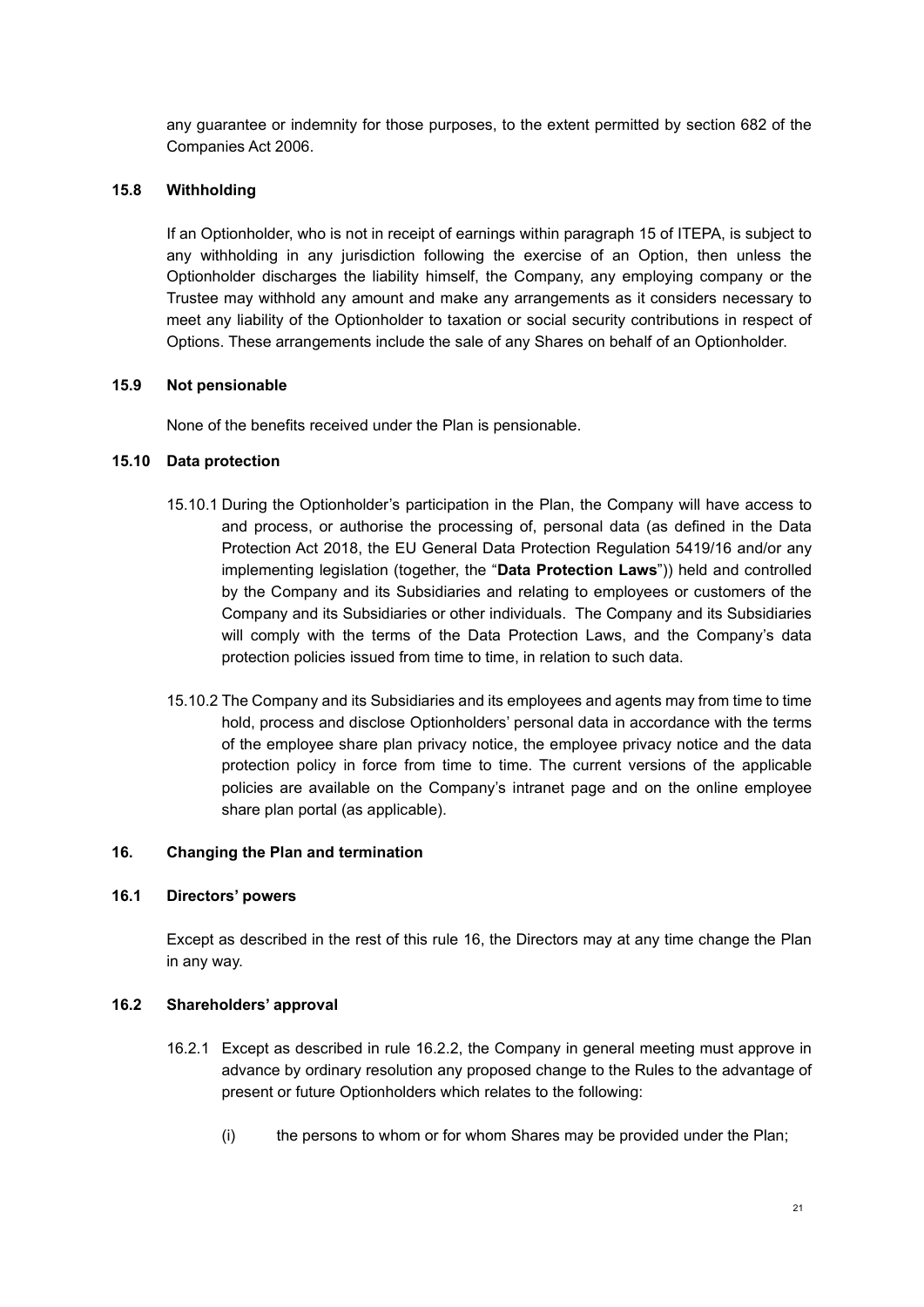- (ii) the limitations on the number of Shares which may be issued under the Plan;
- (iii) the maximum Contribution which may be made under the Plan;
- (iv) the determination of the Option Price;
- (v) the basis for determining an Optionholder's entitlement to, and the terms of, securities, cash or other benefit to be provided and for the adjustment thereof (if any) if there is a capitalisation issue, rights issue or open offer, sub-division or consolidation of shares or reduction of capital or any other variation of capital;
- (vi) the terms of this rule [16.2.1.](#page-22-1)
- <span id="page-23-0"></span>16.2.2 The Directors need not obtain the approval of the Company in general meeting for any minor changes:
	- (i) to benefit the administration of the Plan;
	- (ii) which are necessary or desirable in order to ensure that the Plan is or remains a Schedule 3 plan or maintain its tax efficiency under any other enactment;
	- (iii) to comply with or take account of the provisions of any proposed or existing legislation;
	- (iv) to take account of any changes to the legislation; or
	- (v) to obtain or maintain favourable tax, exchange control or regulatory treatment of the Company, any Subsidiary or any present or future Optionholder.
- 16.2.3 The Directors may, without obtaining the approval of the Company in general meeting, establish further plans (by way of schedules to the rules or otherwise) based on the rules, but modified to take account of local tax, exchange control or securities law in non-UK territories. However, any Shares made available under such plans are treated as counting against any limits on participation in the Plan under rule [8.](#page-9-1)

## **16.3 Optionholder consent**

- <span id="page-23-1"></span>16.3.1 If the Directors propose an amendment to the Plan or the terms of any Option which would be to the material disadvantage of Optionholders in respect of subsisting rights under the Plan, then:
	- (i) the Directors will invite each so disadvantaged Optionholder to indicate whether or not they approve the amendment; and
	- (ii) such amendment will take effect only if the majority (assessed by reference to the size of affected Options) of the Participants who respond to an invitation made in accordance with rule [16.3.1\(i\)](#page-23-1) consent to the amendment.